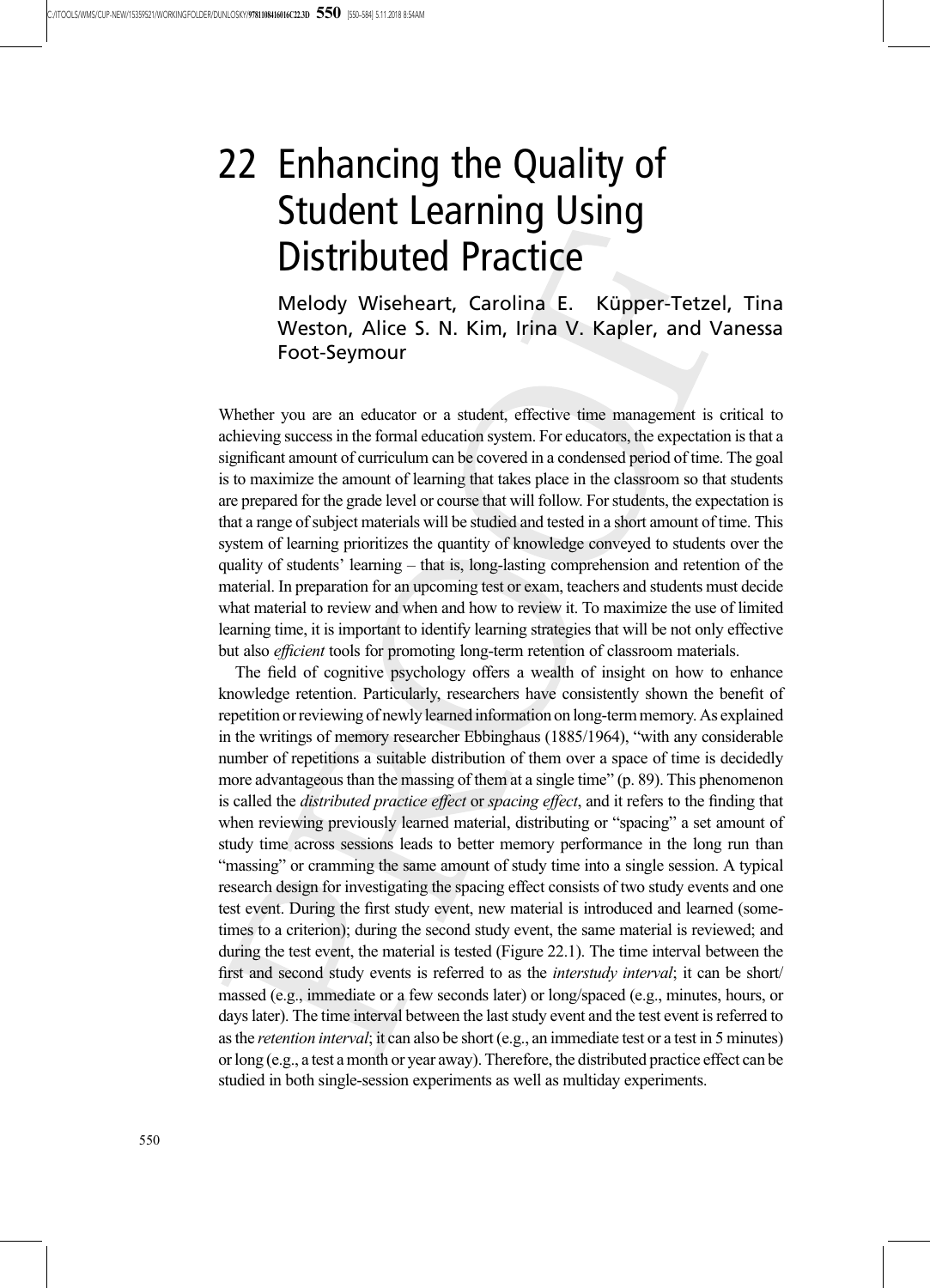#### **Basic research design**





During the first study event, new material is introduced and learned. During the second study event, the material is reviewed. During the test event, individuals are tested on their memory for the material. The time interval that passes between the first and second study events is referred to as the interstudy interval. It is either (a) short/massed or (b) long/spaced. The time interval that passes between the second study event and the test event is referred to as the retention interval. It is either (c) short or (d) long. Note: Some researchers refer to interstudy interval as gap or lag.

In this chapter, we provide a brief historical overview of the distributed practice effect and its theoretical underpinnings. We highlight important studies across a range of different subject matters that demonstrate the versatility of this phenomenon, particularly as it relates to education. We close with a discussion on how teachers and students can incorporate distributed practice into everyday instruction and study, as well as how researchers can address limitations of the current literature.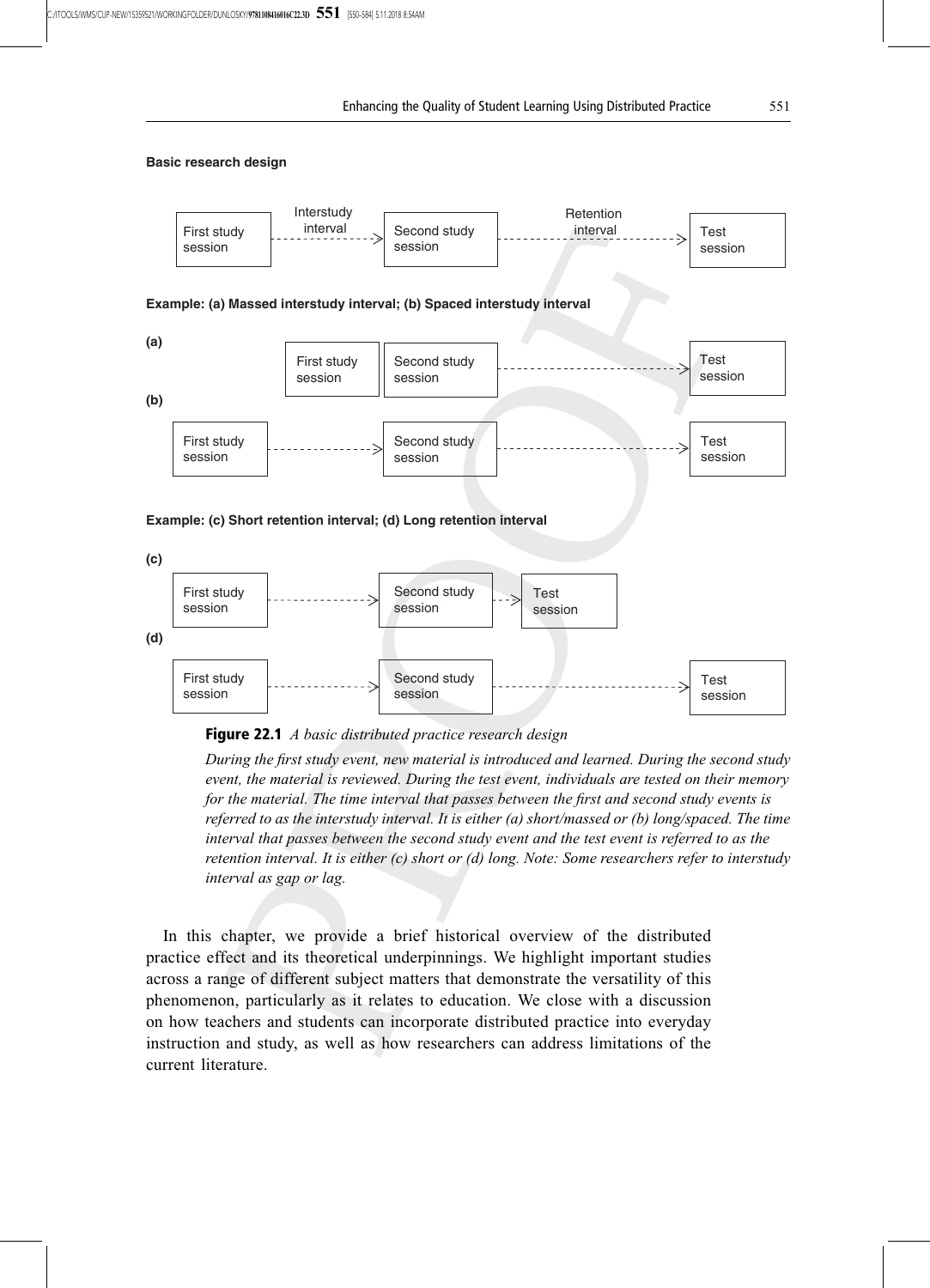C:/ITOOLS/WMS/CUP-NEW/15359521/WORKINGFOLDER/DUNLOSKY/**9781108416016C22.3D 552** [550–584] 5.11.2018 8:54AM

# Historical Studies and Key Findings of the Distributed Practice Effect

Ebbinghaus (1885/1964) conducted the earliest known research documenting distributed practice benefits. He ran a series of experiments on himself to determine how to minimize the amount of time it took for him to relearn a set of material. He found that spacing the study of simple verbal material across several days instead of massing all study into a single day resulted in fewer relearning trials to achieve perfect acquisition. Around the same time, Jost (1897; described in Hovland, 1939) administered a paired-associate task with a fixed number of learning trials, similar to many modern-day distributed practice studies. He also found a distributed practice benefit for simple verbal material. Lashley (1915) subsequently examined skill learning in archery and found that when fewer arrow shots were made per day (40 vs. 20 vs. 5, to a grand total of 320), subjects' final shooting accuracy increased.

Since the work of Ebbinghaus, hundreds of studies have investigated the distributed practice effect, most of which are in the verbal learning domain (e.g., studies that employed words, paired-associates, sentences, or text passages as the study material). Meta-analyses estimate that about 75 percent of 400 plus verbal learning studies in the distributed practice literature show a spacing advantage, about 15 percent show a massing advantage, and the remaining 10 percent of studies show no difference between spacing and massing conditions (Cepeda et al., 2006; Moss, 1995). Generally, reported effect sizes are large; however, as we will discuss in the section "Generalizability of the Distributed Practice Effect," the magnitude of the distributed practice benefit may depend on a variety of factors, such as type of content or skill being reviewed.

Early researchers wondered whether final test performance always benefited from spacing, regardless of the retention interval. Robinson (1921), for example, compared a single massed learning session to two shorter sessions spaced out by 24 hours. He found that spacing only improved performance on the final test when the retention interval was 24 hours. Massed and spaced conditions resulted in identical test performance when the retention interval was only 5 minutes or 20 minutes (average of Tables III and IV in Robinson, 1921, p. 332). This is perhaps the first study showing that a spaced interstudy interval (in this example, 1 day) does not always optimize final test performance. Years later, Glenberg (1976) formally reported that the interstudy interval and retention interval interact, such that the optimal amount of spacing (or time) between the two learning events is different depending on when the final test takes place (see also Cepeda et al., 2008).

Data from Glenberg's (1976) experiments convincingly demonstrate that the effect of interstudy interval is nonmonotonic; that is, increasing the interstudy interval (i.e., amount of time) between study sessions will benefit retention to a point, after which additional increases in interstudy interval will lead to poorer retention (Peterson et al., 1963). The point at which the shift takes place is the optimal interstudy interval for the given retention interval (Glenberg, 1976). Generally speaking, for a test that occurs immediately after learning (i.e., short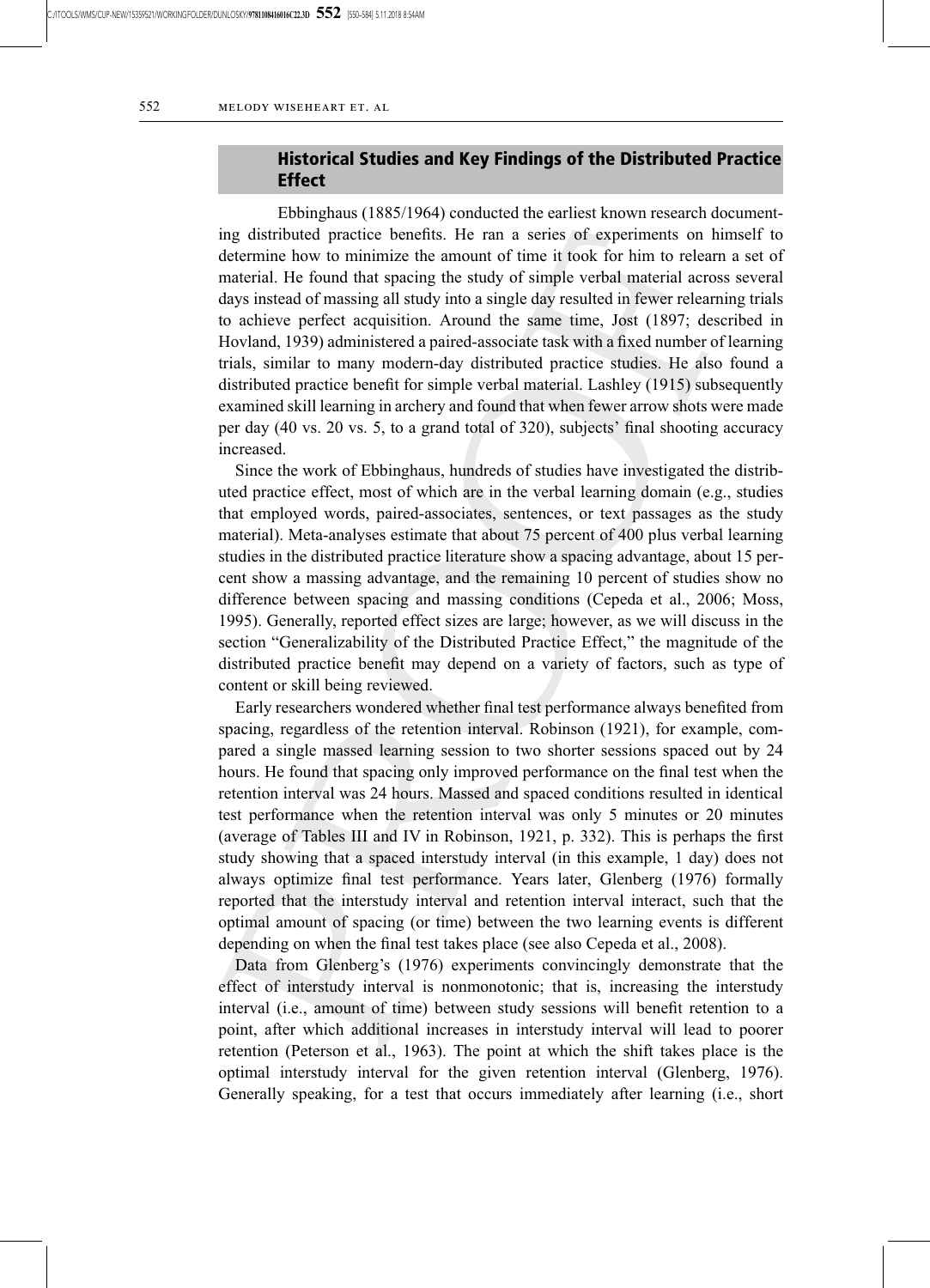retention interval), the optimal interstudy interval is massed. Conversely, for a test that occurs further into the future (i.e., a longer retention interval), the optimal interstudy interval is spaced. Glenberg's findings helped to clarify earlier reviews of the distributed practice effect that had not considered retention interval as a factor of interest and therefore had reported incomparable results across some experiments (e.g., Ruch, 1928). Additionally, Glenberg's work paved the way for contemporary mathematical models of the spacing effect that seek to determine the optimal interstudy interval for a host of time scales ranging from seconds to years (Lindsey et al., 2009; Küpper-Tetzel & Erdfelder, 2012).

Thus, memory researchers of the 1960s and 1970s formally defined variables such as interstudy interval and retention interval and demonstrated how these variables (and their interaction) influence the magnitude of the distributed practice benefit (Glenberg, 1979; Hintzman, 1974; Melton, 1970). This work was groundbreaking as it began to clarify the question, "What is the best way to distribute my studying?" (Answer: "Depends on when your test is.")

## Explanations of the Distributed Practice Effect

As interest around distributed practice grew in the 1960s, researchers focused their efforts on understanding why the effect occurred and how it could be so remarkably consistent across people and across learning tasks. Two of the major historical theories put forth as explanations of the distributed practice effect – studyphase retrieval and contextual variability – still remain popular today (for a comprehensive review, see Küpper-Tetzel, 2014). Study-phase retrieval theory suggests that greater difficulty retrieving an earlier learning instance of an item leads to greater strengthening of the memory trace for this item during a subsequent learning event (Delaney, Verkoeijen, & Spirgel, 2010; Hintzman & Block, 1973; Murray, 1983; Thios & D'Agostino, 1976). In other words, when retrieval is effortful at the second study event, the difficulty in reaccessing the information improves the likelihood of remembering that item on a final test. However, if too much time has passed between the first and second study events, and the item has been forgotten by the second study events, study-phase retrieval will not take place. The initial memory trace of the item will not be reinforced and final memory for the item will inevitably suffer. This theory suggests that a learner should choose interstudy intervals that are long enough to make retrieval during a subsequent study session effortful, but still successful, meaning that the interstudy will vary depending on the to-be-learned material and the characteristics of the learner. Study-phase retrieval theory does not make strong predictions due to its lack of specificity about the retrieval process (e.g., what are the specific factors that affect the likelihood of successful study-phase retrieval?), and therefore may not be a sufficient explanation for the spacing effect. It also conflicts with research suggesting that the ideal interstudy interval should be determined by the desired length of retention (e.g., Cepeda et al., 2008).

Contextual variability theory suggests that cues such as mood, environmental context, and mental images are encoded alongside items as they are learned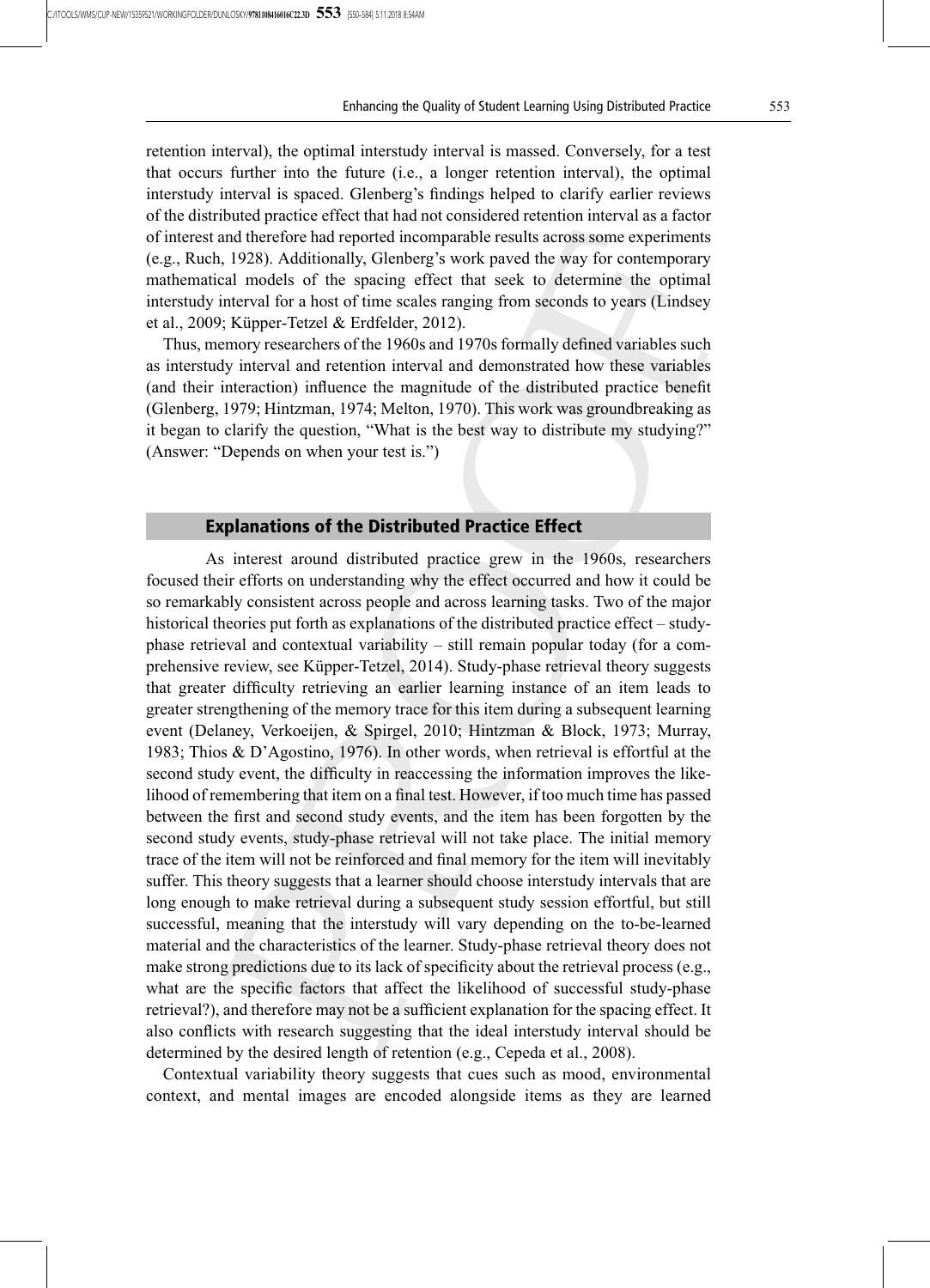(Estes, 1955; Glenberg, 1979). These cues fluctuate over time and spacing helps to increase cue variability. It is assumed that the probability of successful recall will depend on whether contextual cues at the final test can be used to retrieve previously learned information from memory. The greater the overlap between cues at test and cues stored in memory from each study event, the higher the chances that the target information will be retrieved. When the retention interval is long, greater cue variability during learning increases the probability of retrieval at test; it is assumed that greater cue variability is more likely to occur if practice is spaced out in time. In contrast, when the retention interval is short, relatively less cue variability increases the probability of retrieval at test; it is assumed that less cue variability is more likely to occur if practice is massed. Similarly to study-phase retrieval theory, contextual variability theory lacks specificity (e.g., how can fluctuations in context and cue/trace overlap be measured?) and does not account for the full range of distributed practice effects reported in the literature.

Study-phase retrieval theory and contextual variability theory are not mutually exclusive. Recently, researchers have evaluated the probability of a hybrid account as an explanation of the distributed practice effect – for example, a combination of contextual variability mechanisms with some other mechanism(s), such as studyphase retrieval (Benjamin & Tullis, 2010; Delaney et al., 2010; Lindsey et al., 2009; Mozer et al, 2009; Raaijmakers, 2003). Hybrid accounts acknowledge that no singlemechanism account has been able to account for the wide range of distributed practice findings.

## Metacognition and the Distributed Practice Effect

Ironically, although the distributed practice effect is clear across a range of different topics and activities, related research studies in the field of metacognition (i. e., awareness of one's own thinking or behavior) show that the strategy is not used by most learners. On the contrary, most students believe that cramming will improve their memory prior to a test (Kornell, 2009; Kornell & Bjork, 2008; McCabe, 2011; Son & Simon, 2012; Zechmeister & Schaughnessy, 1980). Technically, this belief is correct. Since semesters are the norm in traditional education systems, and tests are often given within weeks of learning a set of material, it is often the case that shorterterm retention is evaluated (days or weeks) rather than longer-term retention (months or years). As we have discussed, when the retention interval is short, a short interstudy intervals will be optimal.

Unfortunately, massing gives the illusion that memory storage is strong and will last for a long time. This belief is incorrect; massing creates more salient memory traces that are prone to forgetting, while spacing produces memory traces that are less salient at the time of initial learning but are more robust to forgetting. (Rohrer & Taylor, 2007, fig. 1B shows that massed memory traces leave memory more quickly; Cepeda et al., 2008, fig. 3a shows that short interstudy interval memory traces are stronger for short retention intervals, whereas long interstudy interval traces are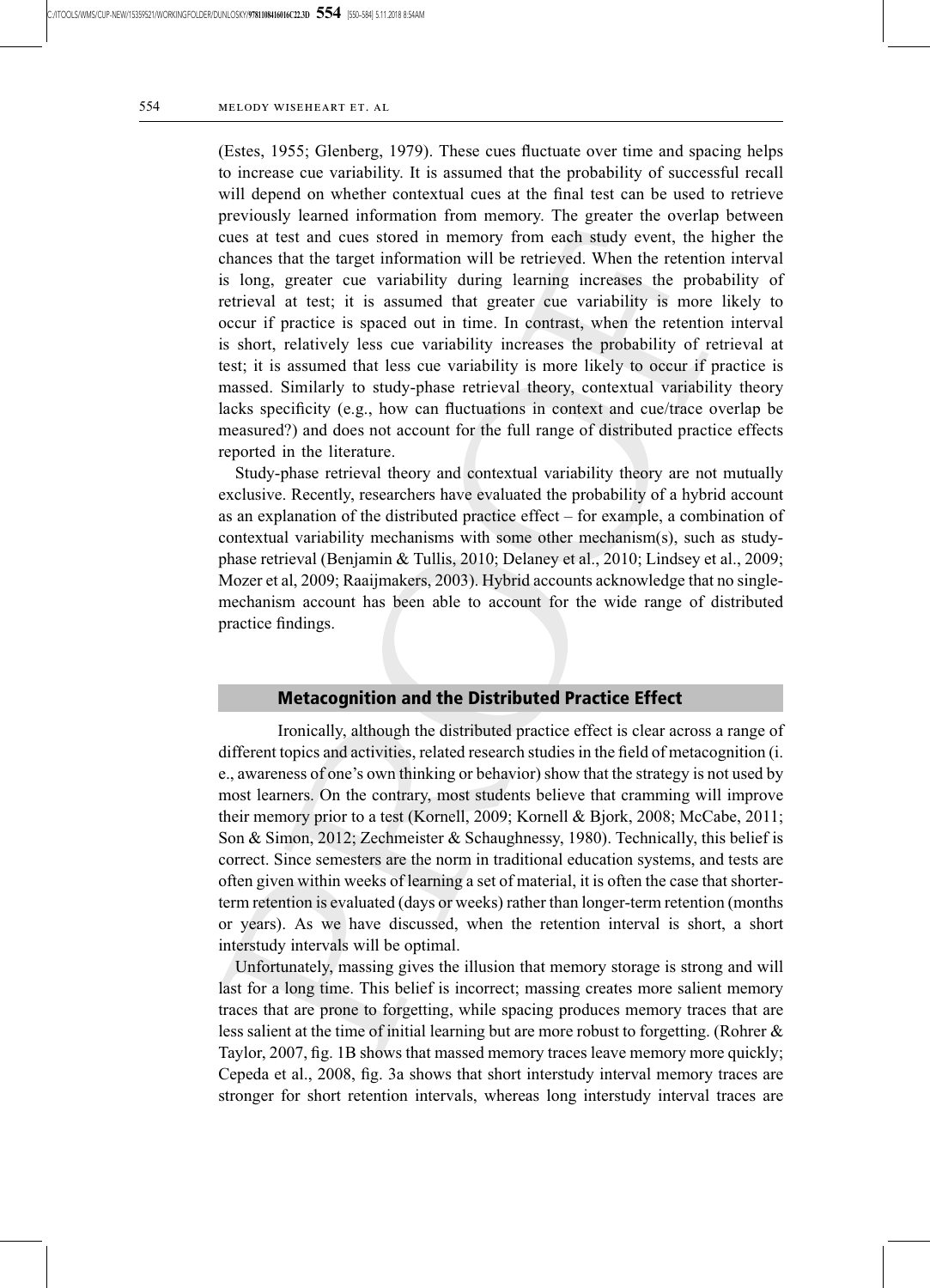weaker for short retention intervals and are stronger at long retention intervals.) We return to these points in the following sections.

# Distributed Practice Schedules

In a more complex distributed practice research design, to-be-learned material is reviewed more than once. Material is introduced during the first study event, reviewed once (second study event), and then reviewed a second time (third study event), before eventually being tested. In this design, the interstudy interval between the first study event and the second study event may be varied, and the interstudy interval between the second study event and the third study event may be varied. This research design naturally presents more options for the timing of when material is reviewed; researchers have defined these options as equal, expanding, or contracting learning schedules (Figure 22.2). Studies that have investigated the optimal learning schedule for verbal material across three study events have reported mixed results (e.g., Balota, Duchek, & Logan, 2007; Cull, 2000; Kang et al., 2014). Not surprisingly, the optimal learning schedule is also likely to depend on retention interval. For example, Küpper-Tetzel, Kapler, and Wiseheart (2014) found that contracting learning schedules benefited participants' cued recall memory at shorter retention intervals, and expanding and equal learning schedules benefited participants' cued recall memory at a longer retention interval.





In the equal learning schedule (a), the interstudy interval between the first and second study events is the same length as between the second and third study events. In the expanding learning schedule (b), the interstudy interval between the first and second study events is shorter than the interstudy interval between the second and third study events. In the contracting learning schedule  $(c)$ , the interstudy interval between the first and second study events is longer than the interstudy interval between the second and third study events. Across all three learning schedules, retention interval is fixed, as is total time from first to last study event.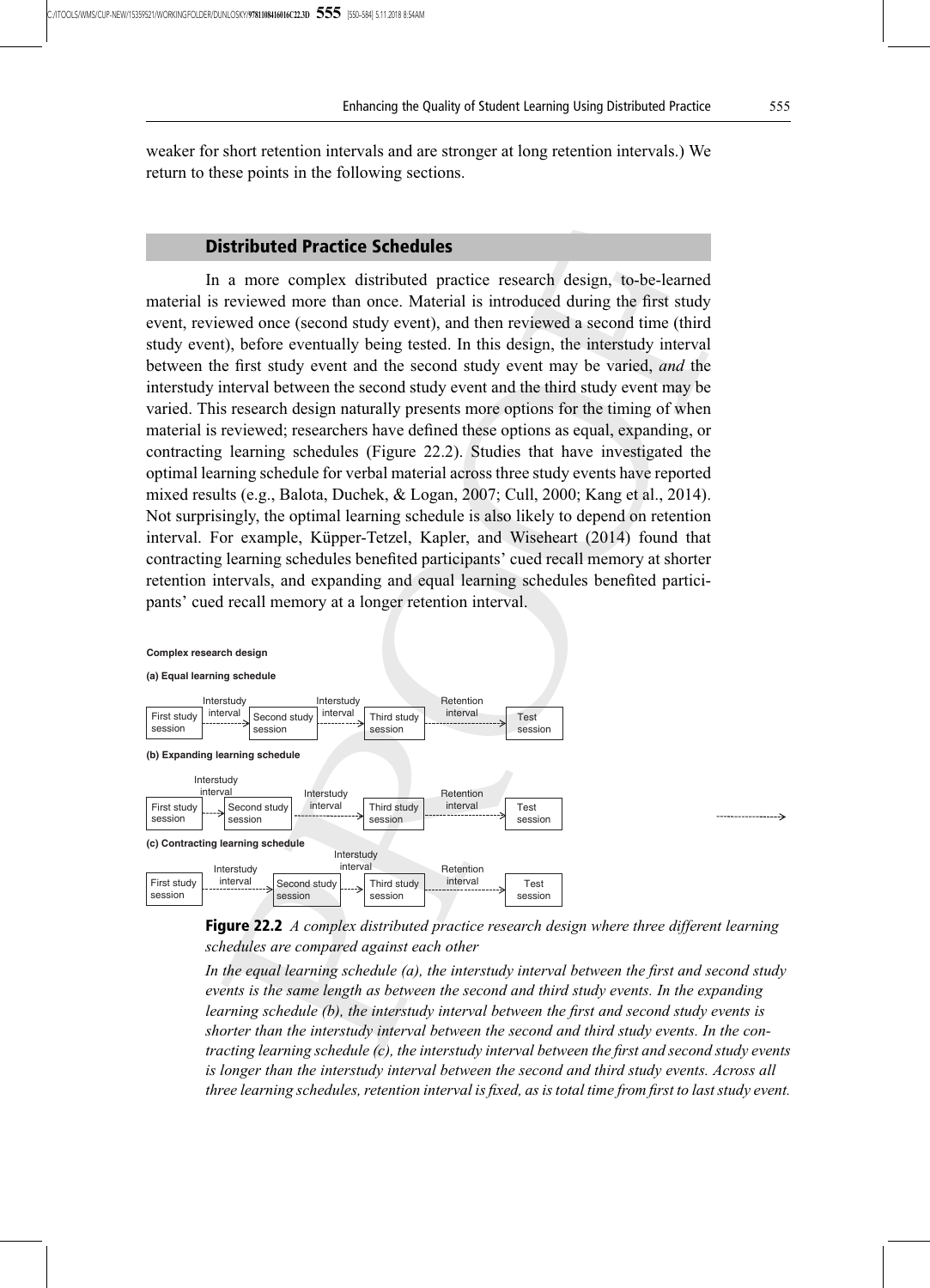Studies on the distributed practice effect have expanded further to include the concept of "interleaving." Interleaving is the practice of mixing different types of learning activities within a single block of time rather than distributing blocks of the same activity across time. For the sake of conciseness, we do not review any interleaving studies in this chapter. Instead, we refer readers to Chapter XXX in this volume.

# Generalizability of the Distributed Practice Effect

The distributed practice effect has been found across different age groups, in addition to different skills and domains. The benefits of distributed practice on knowledge retention have been reported in infants (e.g., Rovee-Collier, Evancio, & Earley, 1995), preschool children (e.g., Toppino, Kasserman, & Mracek, 1991), elementary school children (e.g., Rea & Modigliani, 1987), middle school children (e.g., Carpenter, Pashler, & Cepeda, 2009; Küpper-Tetzel, Erdfelder, & Dickhäuser, 2014), and healthy young and old adults (e.g., Cepeda et al., 2008; Simone, Bell, & Cepeda, 2013). It has been demonstrated in memory-impaired populations, which speaks to its robustness (Balota et al., 2006; Cermak et al., 1996; Green et al., 2014). This large collection of research, which taps into various populations across the life span, suggests that distributed practice can improve how people of all ages learn and retain new information.

To determine the extent to which distributed practice improvements can be generalized, researchers have searched for ways to categorize learning outcomes. Gagné (1977, 1984) outlined five major types of learning outcomes: intellectual skills, verbal information (i.e., verbal learning), cognitive strategies, motor skills, and attitudes. He posited that these categories of learning outcomes have the following characteristics: they are clear in terms of final performance made possible by the learning; they apply to a diverse set of human activities; they require that learning tasks be specific to the category; and, most pertinently, they "differ in the nature of information-processing demands for its learning. Specifically, each kind of outcome requires different (a) substantive type of relevant prior learning, (b) manner of encoding for long-term storage, and (c) requirements for retrieval and transfer of new situations" (Gagné, 1984, p. 378). Research on distributed practice effects has explored three of the five learning categories: verbal information, motor skills, and intellectual skills. Verbal learning happens orally or through writing and consists of facts, conceptual ideas, and other information. Motor skills, on the other hand, are organized sets of actions, such as playing an instrument or throwing a ball. Both simple motor actions and skills executed as part of a complex activity are included in this category. Intellectual skills include higher-order acts of thinking, such as solving mathematical problems or correcting grammar. Outside Gagné's framework, several investigations on distributed practice have been conducted in the context of a fourth learning outcome – social and emotional skills. Social and emotional skills include sensitivity to others' needs and fear responses such as phobias.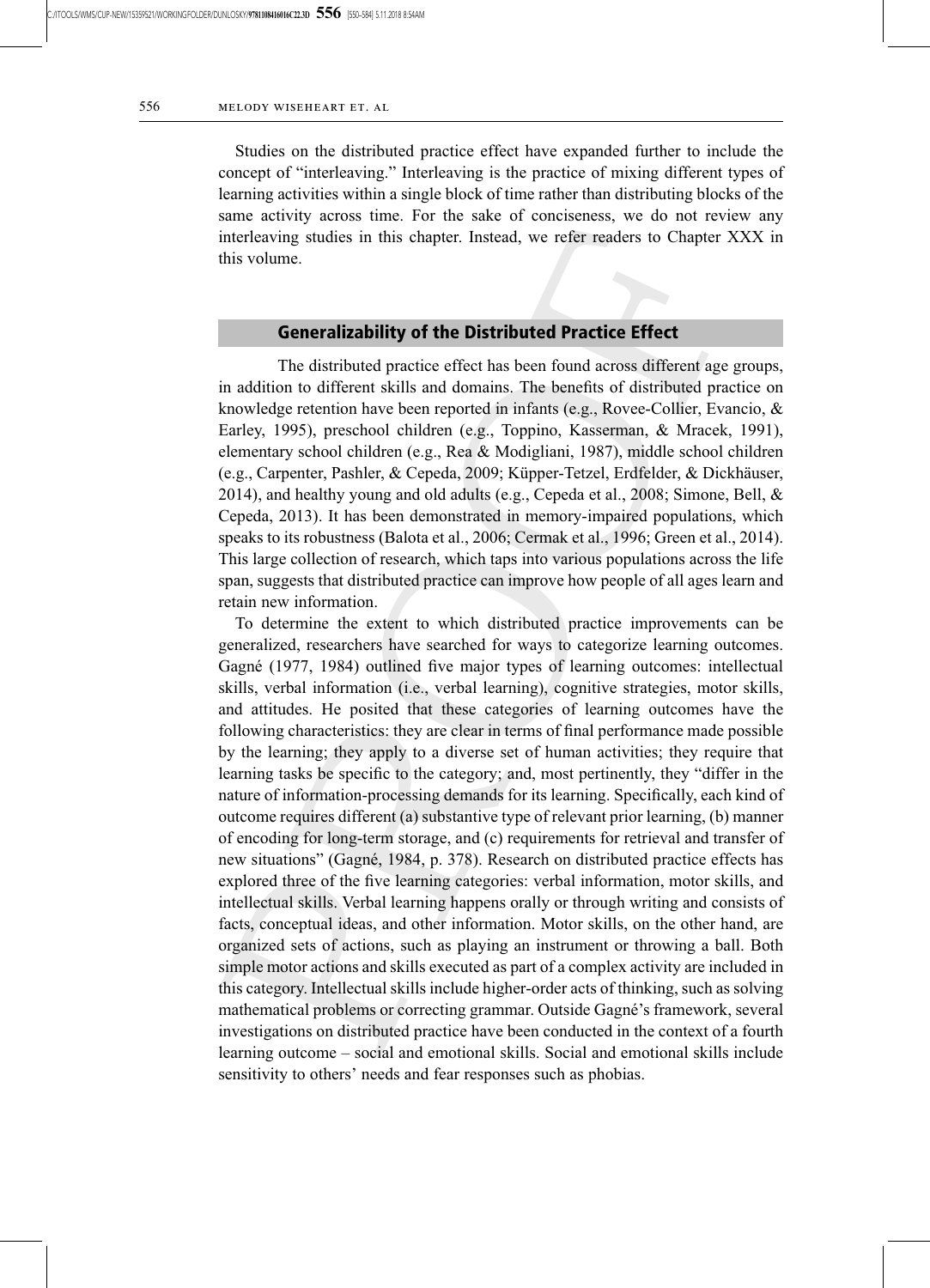Meta-analytic data suggest that the effect size of the distributed practice effect varies across domains, with a large effect size for verbal learning  $(d=0.85; Cepeda et$ al., 2006; Moss, 1995) and a medium effect size for motor skills learning  $(d = 0.5;$ Donovan & Radosevich, 1999; Lee & Genovese, 1988). We estimate a medium effect size for intellectual skills learning  $(d = 0.5)$ ; based on Foot, 2016; Kapler, Weston, & Wiseheart, 2015; Vlach & Sandhofer, 2012) and a small effect size for social and emotional skills ( $d = 0.2$ ; based on Korben, 1976; Rowe & Craske, 1998).

Tables 22.1, 22.2, 22.3, and 22.4 provide a list of distributed practice studies across a range of different subjects, organized by three of Gagné's (1977, 1984) five learning outcomes, as well as the social and emotional skills domain. Studies with potential confounds (e.g., different number of relearning trials during session 2 for each experimental condition; different retention intervals for each experimental condition) are included to demonstrate the range of topics that have been investigated, but are marked as confounded. The verbal learning literature is so large that we have chosen to highlight only a small subset of studies in Table 22.1. The other three learning outcomes have much smaller literatures; thus, we have included many (although not all) of these studies in Tables 22.2, 22.3, and 22.4. Because the distributed practice literature is, on the whole, very large, it is not surprising that there is a range of reported effect sizes (weak to strong) and, in some cases, reports of mixed findings.

In the sections that follow, we highlight details for a subset of studies listed in Tables 22.1, 22.2, and 22.3 that had the primary goal of translating the distributed practice effect to educational materials and/or educationally relevant time schedules. Contrary to classic distributed practice studies, many of the studies we review are not formal laboratory studies. The emergence of field and simulated-field studies demonstrates a paradigm shift by the research community toward understanding the distributed practice effect in real-world learning environments. We have emphasized disciplines that, in our opinion, offer empirically sound studies, and these disciplines should provide an understanding of the types of learning that will and will not demonstrate distributed practice benefits.

#### Verbal Learning

Simple word recall and phonics learning. In a traditional distributed practice study, Seabrook, Brown, and Solity (2005: Experiment 3) taught sounds associated with phonemes (i.e., phonics) to five-year-olds in a classroom setting. Massed practice was compared with a 2 minute interstudy interval and the retention interval was two weeks. Distributed study led to greater phonics improvement than massed study in this sample.

Word and fact learning. Sobel, Cepeda, and Kapler (2011) examined vocabulary learning among 5th grade students, using a typical teaching method employed by elementary school teachers. Students studied and practiced recalling definitions of Graduate Record Examinations (GRE) words and practiced using them in sentences. They compared massed practice to one-week spaced practice and the retention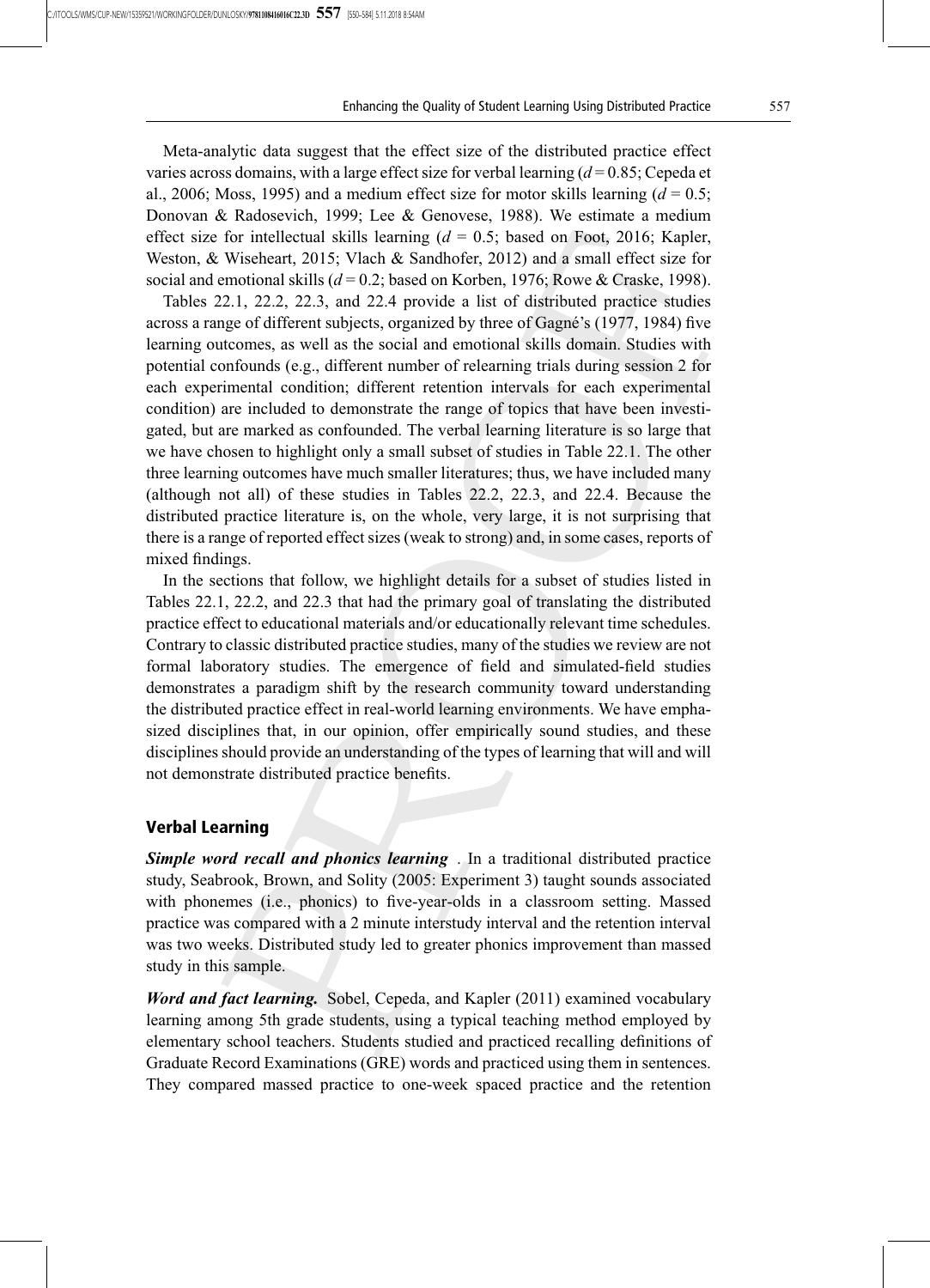|                      | Table 22.1 Distributed practice studies of verbal learning                                            |                                      |              |                      |                |                                                     |
|----------------------|-------------------------------------------------------------------------------------------------------|--------------------------------------|--------------|----------------------|----------------|-----------------------------------------------------|
| Subject / Skill      |                                                                                                       | Interstudy Interval<br>Time Scale of | Effect Size~ | Number of            |                |                                                     |
|                      | <b>Brief Study Description</b>                                                                        | Retention Interval                   |              | Study Sessions Notes |                | References                                          |
| Treatment<br>Medical | Dementia patients used spaced retrieval to<br>learn names of friends.                                 | Days / Days and<br>Weeks             | Weak         | $\sigma$             | $\frac{6}{x}$  | Hawley (2002)                                       |
|                      | Multiple sclerosis patients learned a paragraph Mins / Secs and Mins<br>of text and a route on a map. |                                      | Weak         | $\mathfrak{c}$       |                | Goverover et al.<br>(2009)                          |
|                      | A developmental amnesia patient (case study) 1 Day / Days<br>learned words and paired associates.     |                                      | Strong       | $\mathbf{\sim}$      |                | Green et al. (2014)                                 |
|                      | completed a speech therapy intervention.<br>Children diagnosed with speech apraxia                    | Days / n/a                           | Mixed        | 4 or 16              | $\frac{2}{10}$ | Webb (2011)                                         |
|                      | Children born with a cleft palate practiced<br>speech intelligibility.                                | Days / n/a                           | Weak         | 15 or 104            | $\frac{2}{1}$  | Pamplona et al. (2005)                              |
| Training<br>Medical  | Undergraduate students learned to recognize<br>faces.                                                 | Secs / Secs                          | Mixed        | 3                    |                | Wogalter, Jarrard, &<br>Cayard (1991)               |
|                      | medical<br>Medical students studied for a<br>licensing exam.                                          | Weeks / Weeks                        | Strong       | Multiple             | ∗              | Kerfoot et al. (2011)                               |
| History              | history facts.<br>8th grade students learned US                                                       | Weeks / Months                       | Strong       | $\mathbf{\sim}$      |                | Carpenter, Pashler, &<br>Cepeda (2009)              |
| Language             | the definitions<br>of Graduate Record Examinations (GRE)<br>5th grade students memorized<br>words.    | Weeks / Months                       | Strong       | $\mathbf 2$          |                | Sobel, Cepeda, &<br>Kapler (2011)                   |
|                      | Elementary school children learned basic<br>vocabulary in a classroom field study.                    | Weeks / Days and<br>Weeks            | Weak         | Multiple             |                | Goossens et al. (2016)                              |
|                      | German-<br>6th grade students memorized<br>English word pairs.                                        | Days / Months                        | Strong       | $\mathbf 2$          |                | Dickhäuser (2014)<br>Küpper-Tetzel,<br>Erdfelder, & |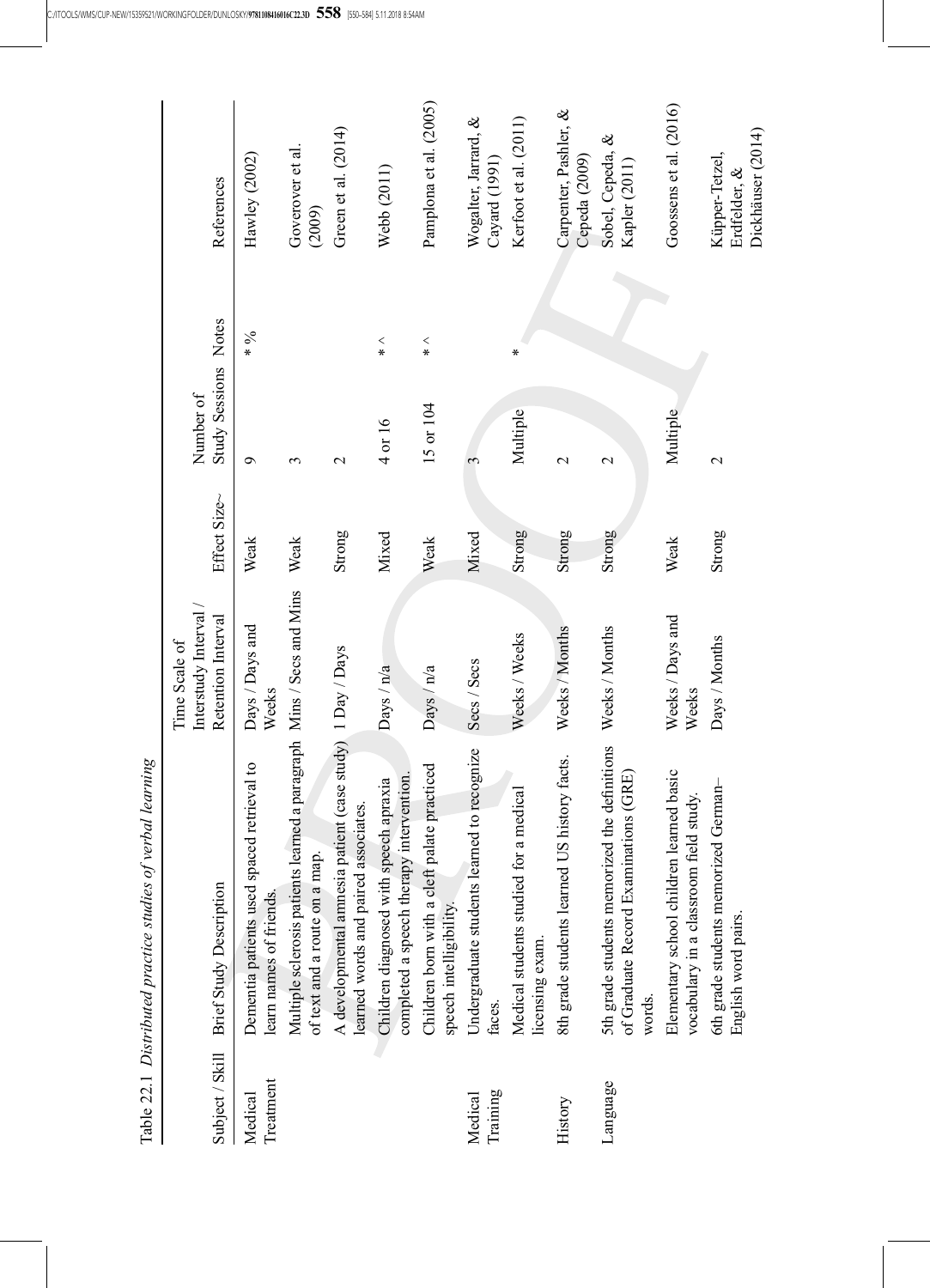| computerized<br>5th grade students completed<br>spelling drills.                                                                                     | Days / Weeks                             | Strong | 3              |       | Fishman, Keller, &<br>Atkinson (1968)        |
|------------------------------------------------------------------------------------------------------------------------------------------------------|------------------------------------------|--------|----------------|-------|----------------------------------------------|
| Elementary school children practiced reading Days / n/a<br>fluency.                                                                                  |                                          | Weak   | $\overline{2}$ | $\,<$ | LaRocco (2008)                               |
| Kindergarten students practiced reading<br>fluency.                                                                                                  | Days / n/a                               | Weak   | 15             | $\,<$ | Griffin (2009)                               |
| Elementary school children (with and without Days / Secs and 1<br>language impairments) learned verbs.                                               | Week                                     | Mixed  | 4              |       | Conti-Ramsden (2005)<br>Riches, Tomasello, & |
| At-risk kindergarten students learned<br>phonemic awareness.                                                                                         | Days and Weeks / Secs Mixed<br>and Weeks |        | 24             |       | Ukrainetz, Ross, &<br>Harm (2009)            |
| High school students memorized English-<br>French word pairs.                                                                                        | Days / Secs and Days                     | Strong | 3              |       | Bloom & Shuell<br>(1981)                     |
| Elementary school students learned phonics.                                                                                                          | Mins / Weeks                             | Strong | $\mathfrak{c}$ |       | Solity (2005), Exp. 3<br>Seabrook, Brown, &  |
| Undergraduates memorized GRE words using Hours and Days / 1<br>flashcards.                                                                           | $\mathop{\rm Day}\nolimits$              | Strong | 4              |       | Kornell (2009), Exp. 2                       |
| Undergraduates read and comprehended<br>expository narratives.                                                                                       | 1 Week / Secs and<br>Days                | Strong | $\mathbf 2$    |       | Rawson & Kintsch<br>(2005)                   |
| Undergraduates read and comprehended<br>expository narratives.                                                                                       | Secs and Days and<br>Weeks / Days        | Mixed  | $\mathbf 2$    |       | Verkoeijen, Rikers, &<br>Ozsoy(2008)         |
| Undergraduates learned face-name pairs.                                                                                                              | Secs / Mins                              | Strong | 3              |       | Carpenter & DeLosh<br>(2005)                 |
| on, van der Ploes, and O'Connor (2013) and Oren. Willerton, and Small (2014) for extensive reviews: all but one reviewed study contained a confound. |                                          |        |                |       |                                              |

% See Creighton, van der Ploeg, and O'Connor (2013) and Oren, Willerton, and Small (2014) for extensive reviews; all but one reviewed study contained a confound.  $\overline{ }$  $\sum_{i=1}^n$ -⊻ .<br>م  $\ddot{\phantom{0}}$  $\ddot{\phantom{1}}$ ⊻ All Study contains a potential confound. % See Creighton,

Study contains a potential confound.

 $^\wedge$  Study did not have a retention interval. Study did not have a retention interval.

~ Weak indicates not significant or small effect size; strong indicates medium or large effect size and significant or likely to be significant; mixed indicates both weak and strong  $\sim$  Weak indicates not signi ficant or small effect size; strong indicates medium or large effect size and signi ficant or likely to be signi ficant; mixed indicates both weak and strong results.

This table demonstrates the scope of existing research. It is not a complete review. This table demonstrates the scope of existing research. It is not a complete review.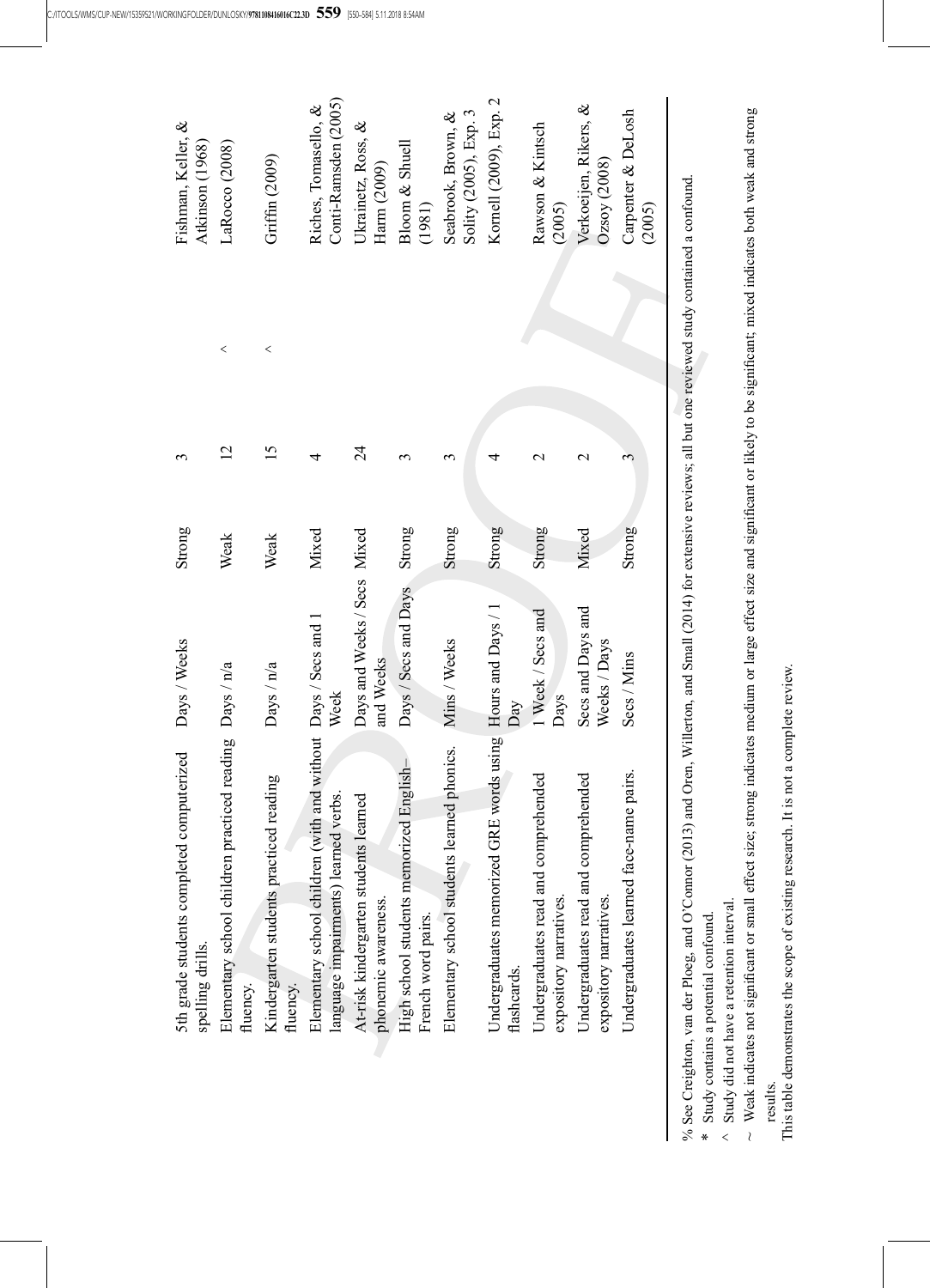|                     | Table 22.2 Distributed Practice Studies of Motor Skills                                                |                                         |              |                      |            |                                                     |
|---------------------|--------------------------------------------------------------------------------------------------------|-----------------------------------------|--------------|----------------------|------------|-----------------------------------------------------|
|                     |                                                                                                        | Interstudy Interval<br>Time Scale of    |              | Number of            |            |                                                     |
| Subject / Skill     | <b>Brief Study Description</b>                                                                         | Retention Interval                      | Effect Size~ | Study Sessions Notes |            | References                                          |
| Aviation            | altitude of a model airplane using a pulley.<br>Undergraduates practiced controlling the               | Secs / n/a                              | Strong       | Dozens               | $\,<$<br>∗ | Farr, Dey, & Bloch<br>(1956)                        |
| Fine Motor          | Undergraduates learned to maintain a ratio of Mins and 1 Day / 1<br>keypresses with each of four keys. | Day                                     | Strong       | 3                    |            | Shea, Lai, Black, &<br>Park (2000), Exp. 2          |
| <b>Gross Motor</b>  | Experienced weightlifters practiced lifts.                                                             | Mins $/ n/a$                            | Strong       |                      | $\,<\,$    | Joy et al. (2013)                                   |
|                     | Experienced weightlifters practiced lifts.                                                             | Secs / n/a                              | Strong       |                      | <          | Kreutzer (2014)                                     |
|                     | Experienced weightlifters practiced lifts.                                                             | Secs/n/a                                | Weak         |                      | <          | Lawton, Cronin, &<br>Lindsell (2006                 |
|                     | Experienced weightlifters practiced lifts.                                                             | Days / Days                             | Strong       | $\overline{2}$       | <          | Oliver (2012)                                       |
|                     | Experienced weightlifters practiced lifts.                                                             | Secs / n/a                              | Strong       |                      | $\,<$      | Willardson & Burkett<br>(2006a, 2006b)              |
|                     | Undergraduates adapted to biceps strength<br>training.                                                 | Weeks and months<br>Mins and Days /     | Weak         | 1 or 3               |            | Calder & Gabriel<br>(2007)                          |
|                     | to balance on a<br>Undergraduates learned how<br>stabilometer.                                         | Mins or 1 Day / 1 Day Strong            |              | $\mathrel{\sim}$     |            | Shea et al. (2000),<br>Exp. 1                       |
| Training<br>Medical | Medical students practiced broncoscopy<br>skills.                                                      | Mins and Weeks / 1<br>Month             | Weak         | 3                    |            | Bjerrum et al. (2016)                               |
|                     | Medical students practiced endoscopy skills.                                                           | Mins and Days / 1<br>Week               | Mixed        | 3                    |            | Verdaasdonk et al.<br>(2007)                        |
|                     | Adult novices practiced laparoscopy skills.                                                            | Mins / 5 Mins 1 Week / Mixed<br>2 Weeks |              | 3                    | ⋇          | Black, & O'Sullivan<br>Gallagher, Jordan-<br>(2012) |
|                     | Medical students practiced laparoscopy skills. Mins / Mins                                             |                                         | Strong       | $1$ or $4$           |            | Mackay et al. (2002)                                |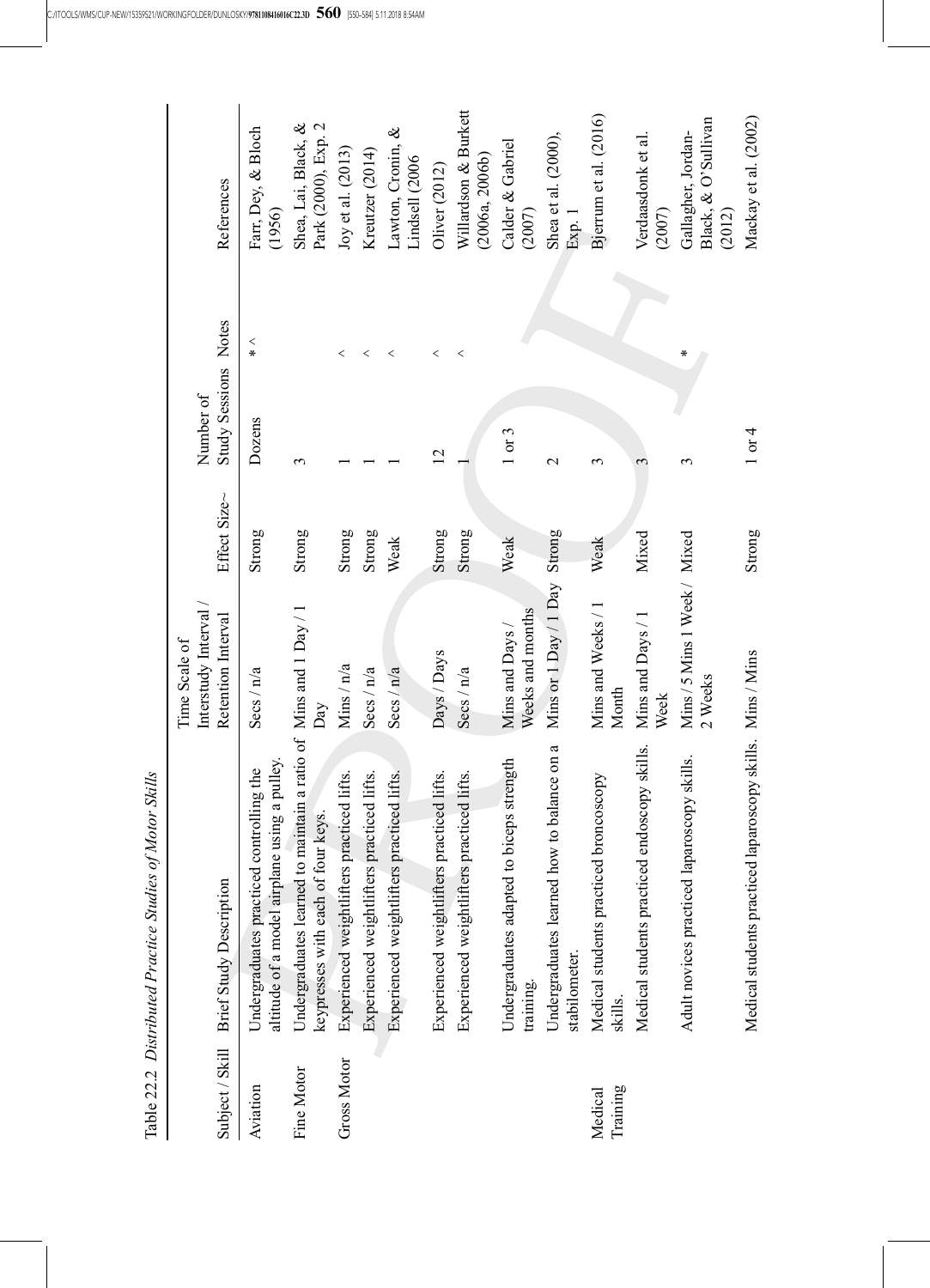|                      | Medical students practiced laparoscopy skills.                                                                           | Mins and 1 Week / 2<br>Weeks and 1 Year                | Mixed  | 1 or 3          |                          | Hamming (2015)<br>Spruit, Band, &    |
|----------------------|--------------------------------------------------------------------------------------------------------------------------|--------------------------------------------------------|--------|-----------------|--------------------------|--------------------------------------|
|                      | Medical students practiced vascular<br>anastomosis skills.                                                               | Weeks and Months /<br>Mins and Months                  | Weak   | 4               |                          | Mitchell et al. (2011)               |
|                      | Medical students practiced vascular<br>anastomosis skills.                                                               | Mins and 1 Week /<br>Mins and 1 Month                  | Mixed  | 4               |                          | Moulton et al. (2006)                |
| Training<br>Military | naval warfare<br>Undergraduates learned command-and-<br>control skills in a simulated<br>environment.                    | Days / Months                                          | Weak   | $5$ or $9$      | ∗                        | Arthur et al. (2007)                 |
|                      | Adults learned a radar position task (similar to Mins and Days / 1<br>radar intercept missions during flight<br>combat). | Week                                                   | Weak   | 4               |                          | Fleishman & Parker<br>(1962)         |
|                      | Army reserves practiced machine gun<br>assembly and disassembly.                                                         | Weeks / Weeks                                          | Weak   | $1$ or $2$      | ₩                        | Schendel & Hagman<br>(1980)          |
|                      | Army reserves practiced rifle firing skills.                                                                             | Days / 1 Day                                           | Mixed  | $\overline{10}$ | ∗                        | MacCaslin (1955)<br>McGuigan &       |
| Music                | Experienced pianists learned<br>piano compositions.                                                                      | a series of short Mins and Hours and<br>Days / 2 Weeks | Mixed  | $1$ or $2$      |                          | Rubin-Rabson (1940)                  |
|                      | Novice pianists learning a melodic sequence.                                                                             | Mins and Hours and 1<br>Day/ $n/a$                     | Mixed  | 3               | $\overline{\phantom{a}}$ | Simmons $(2012)$                     |
|                      | Novice undergraduates learning familiar and<br>unfamiliar melodic sequences on a piano.                                  | Mins / Mins                                            | Weak   | $\mathbf 2$     |                          | Wiseheart, D'Souza,<br>& Chae (2017) |
| Sports               | Adults learning archery skills.                                                                                          | Days / n/a                                             | Strong | 6 to 72         | $\,<$                    | Lashley (1915)                       |
|                      | basketball into the basket from the foul line.<br>Undergraduates learning to bounce a                                    | Mins and 1 Day / Mins<br>and Days and Weeks            | Mixed  |                 |                          | Singer (1965)                        |
|                      | learning to<br>Elementary school children<br>dribble a basketball.                                                       | Mins / Mins                                            | Strong | $\mathbf 2$     |                          | Christina (1974)                     |
|                      | High school students practicing volleyball<br>serves.                                                                    | Days / n/a                                             | Weak   | 6 or 18         | $\,<$                    | Fitzgerald (1952)                    |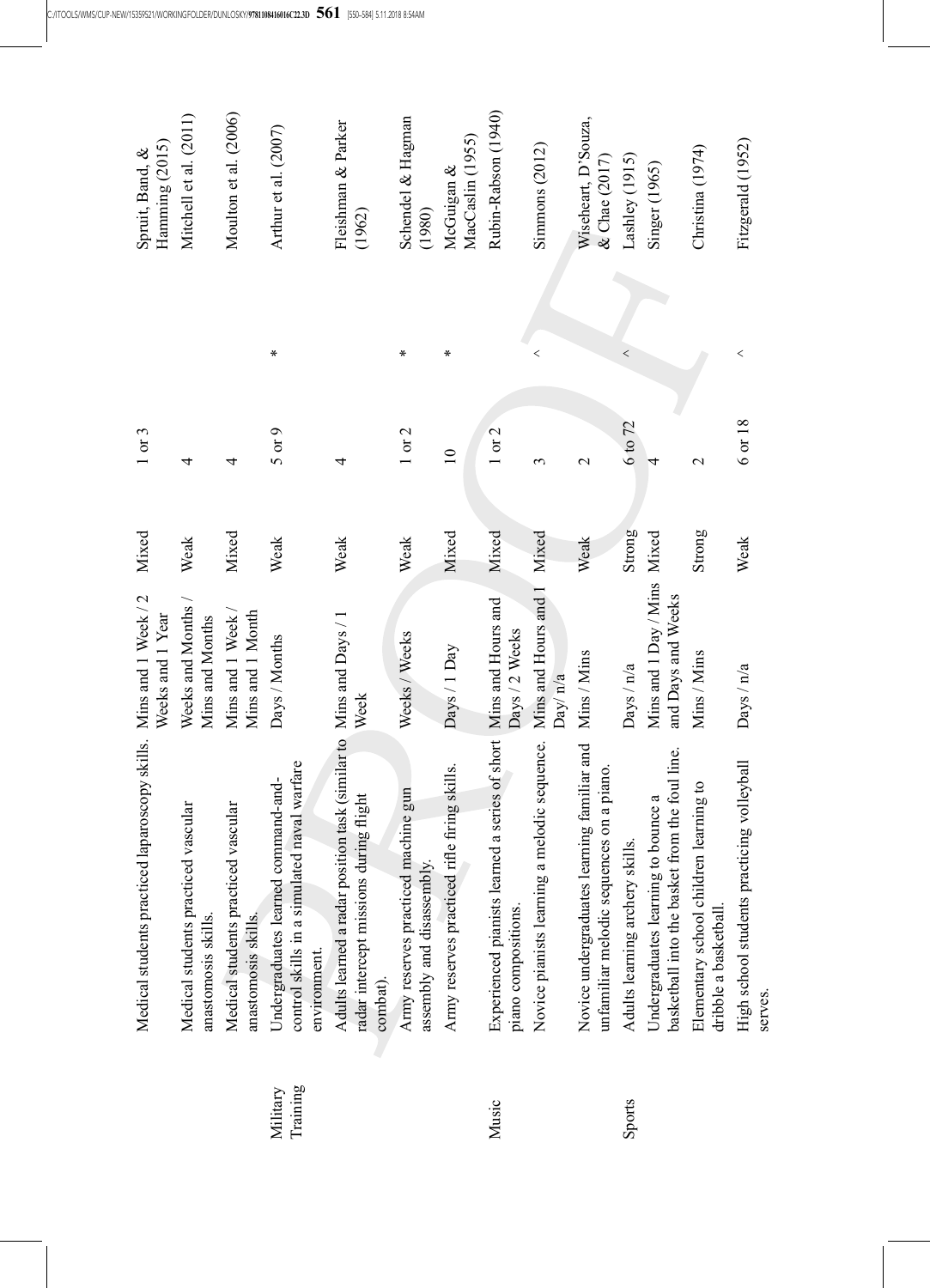| Table 22.2 (cont.) |                                                                              |                                          |              |                      |                |                                   |
|--------------------|------------------------------------------------------------------------------|------------------------------------------|--------------|----------------------|----------------|-----------------------------------|
|                    |                                                                              | Interstudy Interval<br>Time Scale of     |              | Number of            |                |                                   |
| Subject / Skill    | <b>Brief Study Description</b>                                               | Retention Interval                       | Effect Size~ | Study Sessions Notes |                | References                        |
|                    | High school students practicing javelin<br>throws.                           | Days / Months                            | Weak         | 34                   | ⋇              | Murphy (1916)                     |
|                    | Undergraduate physical education students<br>learning archery and badminton. | Days / n/a                               | Mixed        | 16 or 19             | $\,<$          | Young (1954)                      |
|                    | Undergraduates learning to swim.                                             | Days / n/a                               | Weak         | Variable (5+)        | $\frac{2}{10}$ | Scott (1954)                      |
|                    | Undergraduate physical education students<br>learning to juggle.             | $\text{Days} / \text{n/a}$               | Strong       | Variable (6+)        | $\,<$          | Knapp & Dixon<br>(1950)           |
|                    | Novice undergraduates practicing putting<br>skills.                          | Mins and Days / Days Strong<br>and Weeks |              | 4                    |                | Dail & R. Christina<br>(2004)     |
|                    | practicing<br>Novice high school students<br>putting skills.                 | Mins / Days                              | Weak         | 12                   |                | Lynch (1971)                      |
|                    | Novice undergraduates practicing billiards set Days / 1 Year<br>shots.       |                                          | Strong       | $\sigma$             |                | Lawrence (1949);<br>Miller (1948) |
|                    | Undergraduates learning how to dribble a<br>soccer ball.                     | Days and 1 Month<br>Days and Weeks/      | Strong       | $\mathfrak{g}$       |                | Murphree (1971)                   |
|                    | Undergraduates learning gymnastics skills.                                   | Mins / $n/a$                             | Mixed        | $\overline{10}$      | $\,<$          | Kleinman (1976)                   |
| Vocation           | ng typing skills.<br>High school students learnin                            | Days / n/a                               | Weak         | Ò                    | ⋖              | Dritsas (1950)                    |
|                    | ig welding skills.<br>High school students learnin                           | Days / 1 Day                             | Strong       | 7 to 20              |                | Drake (1981; 1987)                |
|                    | Postal workers learning keyboard skills on<br>mail sorting machines.         | Hours / Months                           | Weak         | 60                   |                | Baddeley & Longman<br>(1978)      |
|                    | Utility employees memorizing computer<br>shortcut keys.                      | Mins and $1$ Day / $1$<br>Week           | Strong       | 4                    |                | Rogers (2004)                     |
|                    |                                                                              |                                          |              |                      |                |                                   |

\* Study contains a potential confound. Study contains a potential confound.

Study did not have a retention interval.

 $\lt$  i  $\sim$  Weak indicates not significant or small effect size; strong indicates medium or large effect size and significant or likely to be significant; mixed indicates both weak and strong results.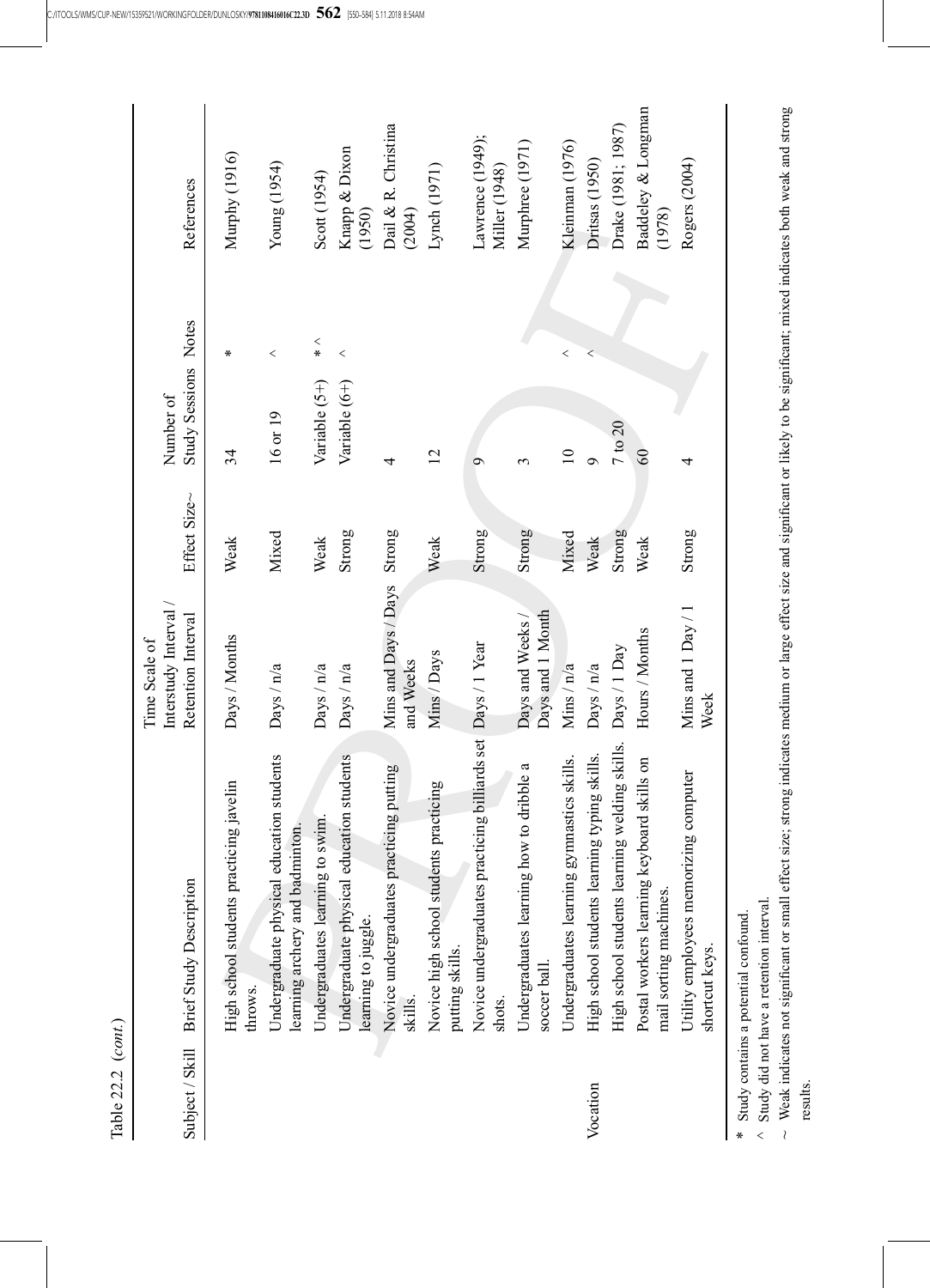|                 | Table 22.3 Distributed practice studies of intellectual skills                                                    |                                      |              |                      |    |                                             |
|-----------------|-------------------------------------------------------------------------------------------------------------------|--------------------------------------|--------------|----------------------|----|---------------------------------------------|
|                 |                                                                                                                   | Interstudy Interval<br>Time Scale of |              | Number of            |    |                                             |
| Subject / Skill | <b>Brief Study Description</b>                                                                                    | Retention Interval                   | Effect Size~ | Study Sessions Notes |    | References                                  |
| Aviation        | distorted air traffic communications between<br>Aviation students interpreted noisy or<br>pilots and controllers. | Days / 2 Weeks                       | Weak         | 2 to 16              |    | Tobias (1976), Exp. 2                       |
| Language        | Undergraduates corrected verb errors in text<br>passages                                                          | Days / Weeks and<br>Months           | Strong       | 5                    |    | <b>Bird</b> (2010)                          |
| Mathematics     | Middle school students studied math units.                                                                        | Weeks / Days                         | Strong       | Multiple             | ∗  | Wineland & Stephens<br>(1995)               |
|                 | 8th grade students studied mathematics.                                                                           | Days / Weeks                         | Weak         | Multiple             | ∗  | Liang (1970)                                |
|                 | 8th grade students studied mathematics.                                                                           | Days / Months                        | Mixed        | Multiple             | ⋇  | Weaver (1976)                               |
|                 | High school students solved plane geometry<br>problems.                                                           | Days / Secs and Weeks Strong         |              |                      | ⋇  | Yazdani & Zebrowski<br>(2006)               |
|                 | High school students learned algebra rules.                                                                       | Days / Months                        | Weak         | Multiple             | ∗  | Urwiller (1971)                             |
|                 | Undergraduates solved precalculus problems.                                                                       | Days / Days                          | Weak         | Multiple             | ∗  | Revak (1997)                                |
|                 | Undergraduates learned statistics.                                                                                | Day / Days                           | Strong       | 4                    | ∗  | Smith & Rothkopf<br>(1984)                  |
|                 | Undergraduates learned statistics.                                                                                | Secs and Weeks /<br>Months           | Strong       | Multiple             | ¥. | Budé et al. (2011)                          |
|                 | Undergraduates used mathematical reasoning Mins / Mins and 1 Day Weak<br>to solve a water displacement problem.   |                                      |              | $\infty$             |    | Hunt (1969)                                 |
|                 | Undergraduates used mathematical reasoning Mins / Mins<br>to solve a water displacement problem.                  |                                      | Weak         | ≎                    |    | Scheel (2007)                               |
|                 | Undergraduates learned algebra rules.                                                                             | Days / Weeks                         | Mixed        | 4                    | ∗  | $(2002)$ ; Kim $(2003)$<br>Mayfield & Chase |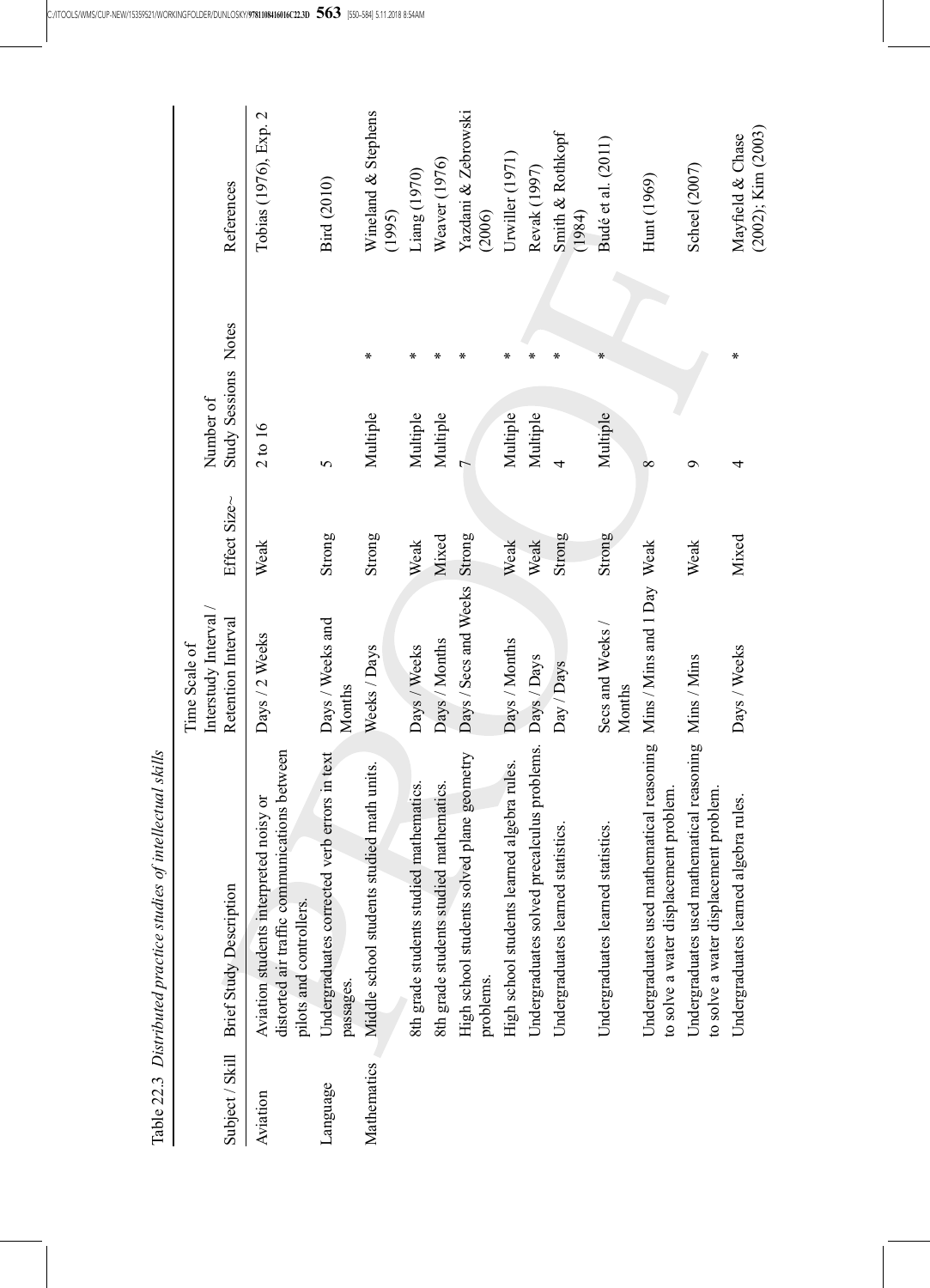| Table 22.3 ( <i>cont</i> .) |                                                                                                                                                                                         |                                      |              |                      |                                                                        |
|-----------------------------|-----------------------------------------------------------------------------------------------------------------------------------------------------------------------------------------|--------------------------------------|--------------|----------------------|------------------------------------------------------------------------|
|                             |                                                                                                                                                                                         | Interstudy Interval<br>Time Scale of |              | Number of            |                                                                        |
| Subject / Skill             | <b>Brief Study Description</b>                                                                                                                                                          | Retention Interval                   | Effect Size~ | Study Sessions Notes | References                                                             |
|                             | Undergraduates solved permutation problems. 1 Week / Weeks                                                                                                                              |                                      | Strong       | $\mathbf{\sim}$      | Rohrer & Taylor<br>(2006), Exp. 1                                      |
|                             | Undergraduates solved permutation problems. 1 Week / 1 Week                                                                                                                             |                                      | Strong       | $\mathcal{L}$        | Rohrer & Taylor<br>(2007), Exp. 1                                      |
|                             | Media Literacy Elementary school children learned to judge<br>the credibility of a series of websites.                                                                                  | 1 Day and 1 Week /<br>Weeks          | Strong       | ξ                    | Foot (2016)                                                            |
| Science                     | facts about food chains and reasoning about<br>Elementary school children learned biology<br>food chain consequences.                                                                   | Days / 1 Week                        | Strong       | 4                    | Gluckman, Vlach, &<br>Vlach & Sandhofer<br>Sandhofer (2014);<br>(2012) |
|                             | Middle school students learned biology<br>concepts.                                                                                                                                     | Days / Days and<br>Weeks             | Strong       | Multiple             | Reynolds & Glaser<br>$(1964)$ , Exp. 1                                 |
|                             | High school students learned physics<br>concepts.                                                                                                                                       | Days / Weeks                         | Strong       | ⋇<br>Multiple        | Grote (1995)                                                           |
|                             | Undergraduates learned astronomy concepts.                                                                                                                                              | Mins / Secs                          | Strong       | 3                    | Lu (1978)                                                              |
|                             | Undergraduates learned meteorology facts<br>and applied concepts.                                                                                                                       | Days / Months                        | Strong       | $\mathbf{C}$         | Kapler, Weston, &<br>Wiseheart (2015)                                  |
| Vocational<br>Training      | practiced computer skills, issues in collective<br>bargaining and handling grievances, union<br>Adults enrolled in labor education classes<br>economics.<br>leadership, and commonsense | Days and Weeks /<br>Months           | Mixed        | ∗<br>$\bullet$       | Hertenstein (2000)                                                     |
|                             | Bank employees learned effective sales<br>techniques.                                                                                                                                   | Days / Weeks                         | Strong       | ⋇<br>७               | Kauffeld & Lehmann-<br>Willenbrock (2010)                              |
|                             | Study contains a potential confound.                                                                                                                                                    |                                      |              |                      |                                                                        |

~ Weak indicates not significant or small effect size; strong indicates medium or large effect size and significant or likely to be significant; mixed indicates both weak and strong  $\sim$  Weak indicates not signi ficant or small effect size; strong indicates medium or large effect size and signi ficant or likely to be signi ficant; mixed indicates both weak and strong results.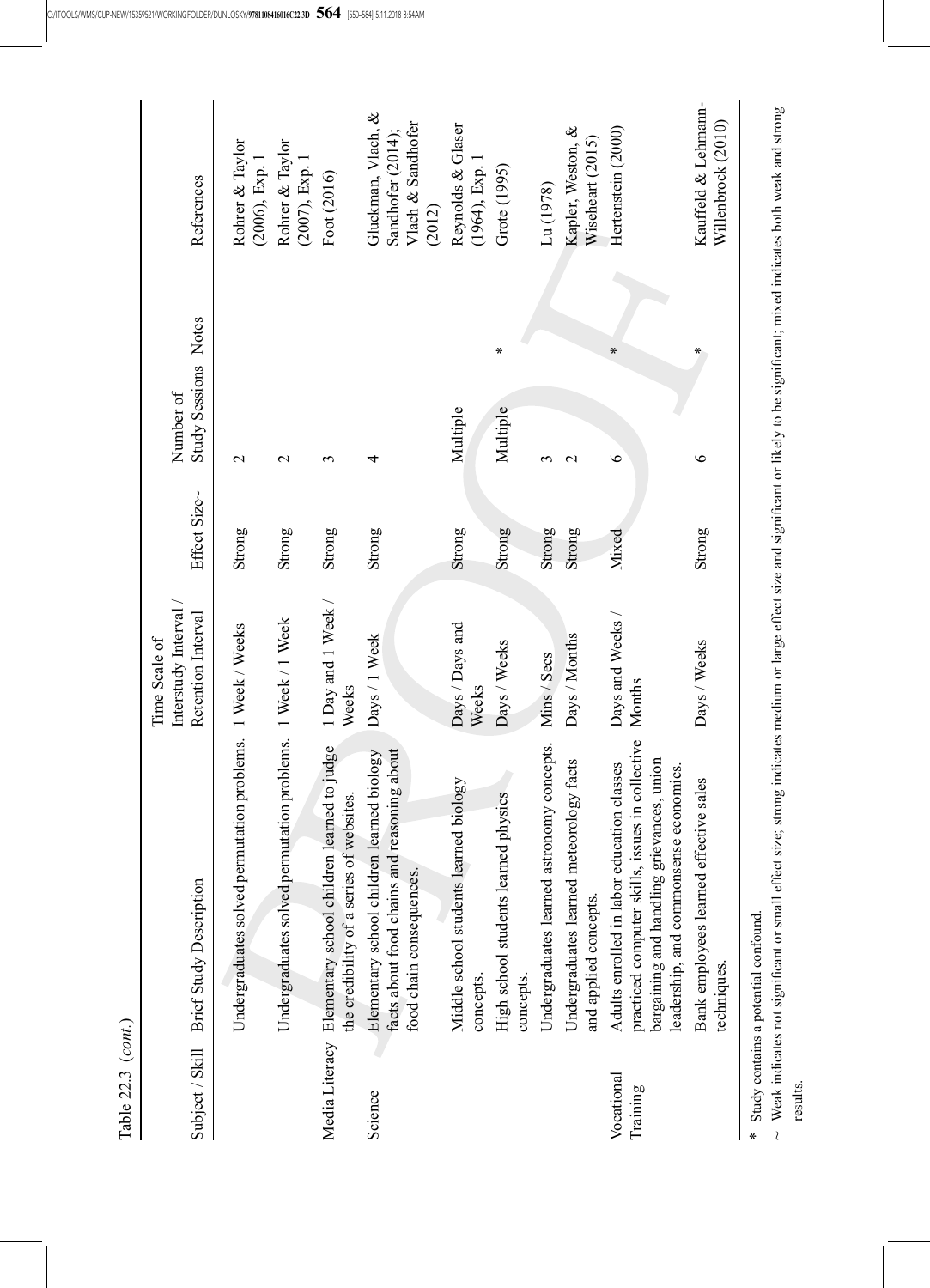|                                      | Table 22.4 Distributed Practice Studies of Social and Emotional Skills                                                                                                                  |                                                            |              |                                |       |                                   |
|--------------------------------------|-----------------------------------------------------------------------------------------------------------------------------------------------------------------------------------------|------------------------------------------------------------|--------------|--------------------------------|-------|-----------------------------------|
|                                      | Subject / Skill Brief Study Description                                                                                                                                                 | Interstudy Interval<br>Retention Interval<br>Time Scale of | Effect Size~ | Number of<br>Sessions<br>Study | Notes | References                        |
| Emotional<br>Social $\&$<br>Training | children learned<br>emotional coping skills.<br>Elementary school                                                                                                                       | $\text{Days} / \text{n/a}$                                 | Weak         |                                | <     | Tran (2007)                       |
|                                      | Undergraduates learned assertiveness<br>skills.                                                                                                                                         | Weeks / Weeks and<br>Months                                | Weak         | $1$ or $6$                     |       | El-Shamy (1976);<br>Korben (1976) |
|                                      | completing therapy for extinction of a fear<br>Undergraduates with arachnophobia<br>response to spiders                                                                                 | Mins / Weeks                                               | Strong       |                                |       | Rowe & Craske<br>(1998)           |
|                                      | Adult participants enrolled in sensitivity Mins or Days<br>training.                                                                                                                    | Months                                                     | Weak         | 1 or dozens                    |       | Bare & Mitchell<br>(1972)         |
|                                      | . Walt indicates with our crossed affect circumstantions or loves of the crossed circuificate in the legislation in the indicate hath weak<br>A Study did not have a retention interval |                                                            |              |                                |       |                                   |

 $\sim$  Weak indicates not significant or small effect size; strong indicates medium or large effect size and significant or likely to be significant; mixed indicates both weak ficant; mixed indicates both weak ficant or likely to be signi ficant or small effect size; strong indicates medium or large effect size and signi  $\sim$  Weak indicates not signi and strong results. and strong results.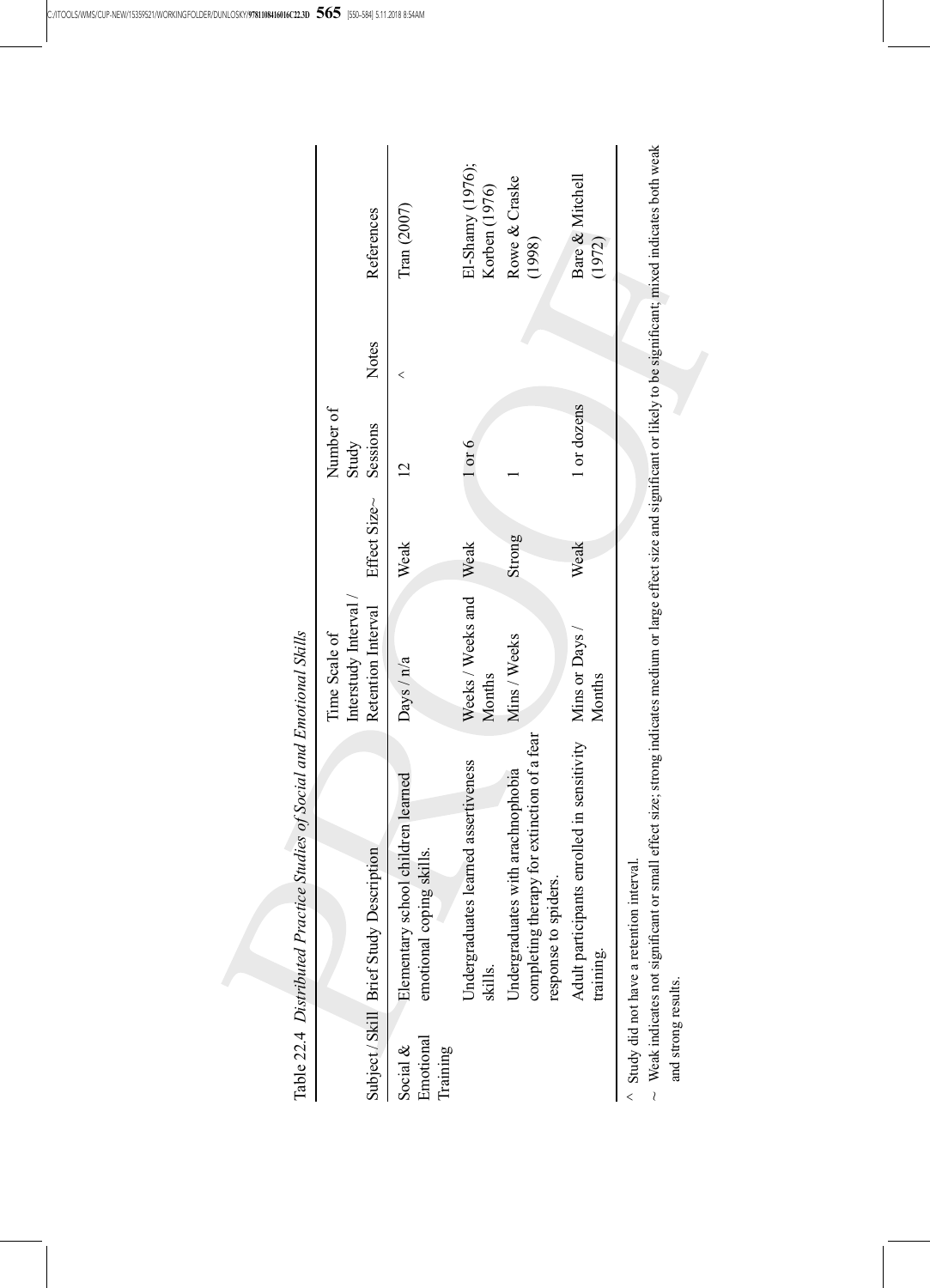interval was five weeks. Students in the spaced condition recalled almost triple the number of definitions on the final test. Using similar stimuli, Kornell (2009) asked undergraduate students to learn GRE words using digital flashcards in an online study. In the spaced condition, participants studied words in a single large stack of twenty cards and the entire stack was presented in the same order four consecutive times. In the massed condition, participants studied the same twenty words in four small stacks of five cards each. Stack #1 was presented four consecutive times, stack #2 was presented four consecutive times, and so forth for all four stacks. Participants were tested for their memory of the words after a median retention interval of 24 hours (range: 17–41 hours). Recall of the word meanings on the final test was, on average, 13 percent higher for words learned in the spaced condition.

In a classroom study, Carpenter, Pashler, and Cepeda (2009) tested 8th grade students on their knowledge of US history facts. After their regularly scheduled exam for the class, students completed delayed relearning of material at interstudy intervals of either one week or sixteen weeks. When tested nine months later, students who had relearned at the sixteen-week interval demonstrated better performance.

Goossens and colleagues (2016) ran field experiments in schools comparing long (two-week) versus short (one-week) interstudy intervals for 2nd, 3rd, 4th, and 6th grade students learning vocabulary words with retention intervals from one to eleven weeks (retention interval varied by age group). Contrary to the evidence presented thus far, the researchers found no systematic differences between the interstudy interval conditions and final memory performance using two different types of tests (cued recall and multiple choice). When they found a difference, it was in the opposite direction, with shorter interstudy intervals outperforming longer ones. However, in the light of previous studies that have revealed a systematic relationship between interstudy interval and retention interval, it is possible that the shorter interstudy interval was better suited for the given retention interval. In addition, field studies like this one introduce higher levels of environmental noise, which can increase error variance in the data and decrease chances of finding an experimental effect.

Second-language learning. Bloom and Shuell (1981) studied vocabulary learning in high school students memorizing English–French vocabulary as part of their regular classwork. Learning took place using multiple-choice, fill in the blank, and cued recall tests. Massed practice and a one-day interstudy interval were compared, and retention intervals of 0 minutes and four days were included. Groups performed equally at the immediate test, and the spaced group showed better performance four days later.

Küpper-Tetzel, Erdfelder, and Dickhäuser (2014) asked 6th grade students in a German school to restudy German–English vocabulary either immediately (massed condition), one day later, or ten days later (two spaced conditions with different interstudy intervals). Final memory tests were given after one week or thirty-five days. In line with previous findings (e.g., Cepeda et al., 2008; Glenberg, 1976), results showed that the optimal interstudy interval for a test one week later was one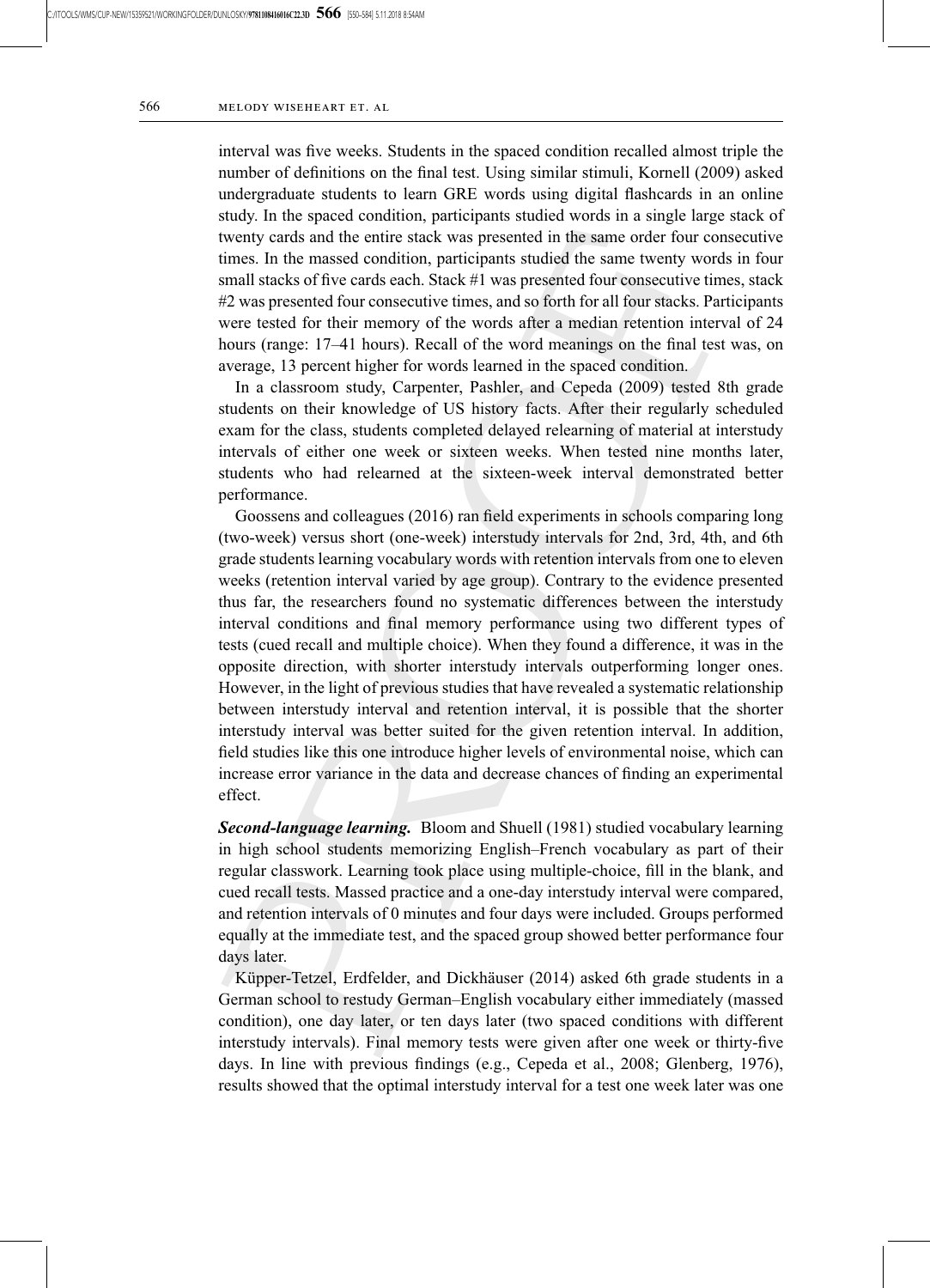day, whereas students tested one month later benefited from an interstudy interval of up to ten days.

**Text comprehension.** Rawson and Kintsch (2005) investigated whether distributed practice aids comprehension of text narratives. Participants read a 2,000-word Scientific American excerpt once, twice in a massed fashion, or twice with one week between sessions. They were tested for their comprehension of the passage immediately after the second study session or after a retention interval of two days. Again, the optimal rereading interval depended on the retention interval; massed rereading was best for the immediate test group whereas spaced rereading was best for the delayed test group. Verkoeijen, Rikers, and Ozsoy (2008) replicated the results of this study using three interstudy intervals (massed, four days, and three and a half weeks) and a single two-day retention interval. In the context of their study design, the optimal interstudy interval was four days.

# Motor Skills Learning

**Sports.** Distributed practice has been applied to training protocols in a number of different sports, including golf, basketball, and soccer. For example, Dail and Christina (2004) examined novice golfers (young adults) practicing their putting skills. Massed practice was compared to a one-day interstudy interval, and the golfers' putting performance was assessed following one-, seven-, and twentyeight-day retention intervals. Distributed practice resulted in better acquisition of golf putting skills as well as improved retention of these skills.

Christina (1974) investigated basketball dribbling in 4th grade students, with dribbling speed as a dependent variable. Massed practice was compared to a 12 minute interstudy interval in which other skills were practiced. The design of this study had additional complexities; overlapping the distributed practice intervention, both massed and spaced groups received distributed practice at several-day interstudy intervals (i.e., several practice sessions occurred during Tuesday and Thursday physical education class sessions). Still, after a formal five-day retention interval, the distributed practice group dribbled faster than the massed group.

Murphree (1971) examined ability to dribble a soccer ball in undergraduates without soccer experience. One group received three consecutive days of practice, a second group received six sessions over three weeks, plus a 20 second rest between trials, and a third group received six sessions over three weeks, plus a 5 minute rest between trials. There was a no practice control group. Retention intervals of several days (exact number not specified) and one month were used. Increasingly spaced groups showed larger gains during skill acquisition. The 5 minute interstudy interval produced the highest scores after each retention interval. There was no evidence of forgetting during the one-month retention interval.

**Vocation.** Two studies have been conducted examining the effects of distributed practice on welding skills (Drake, 1981, 1987). In both studies, a large number of practice sessions were given, with 5 hours' total training time at welding skills in all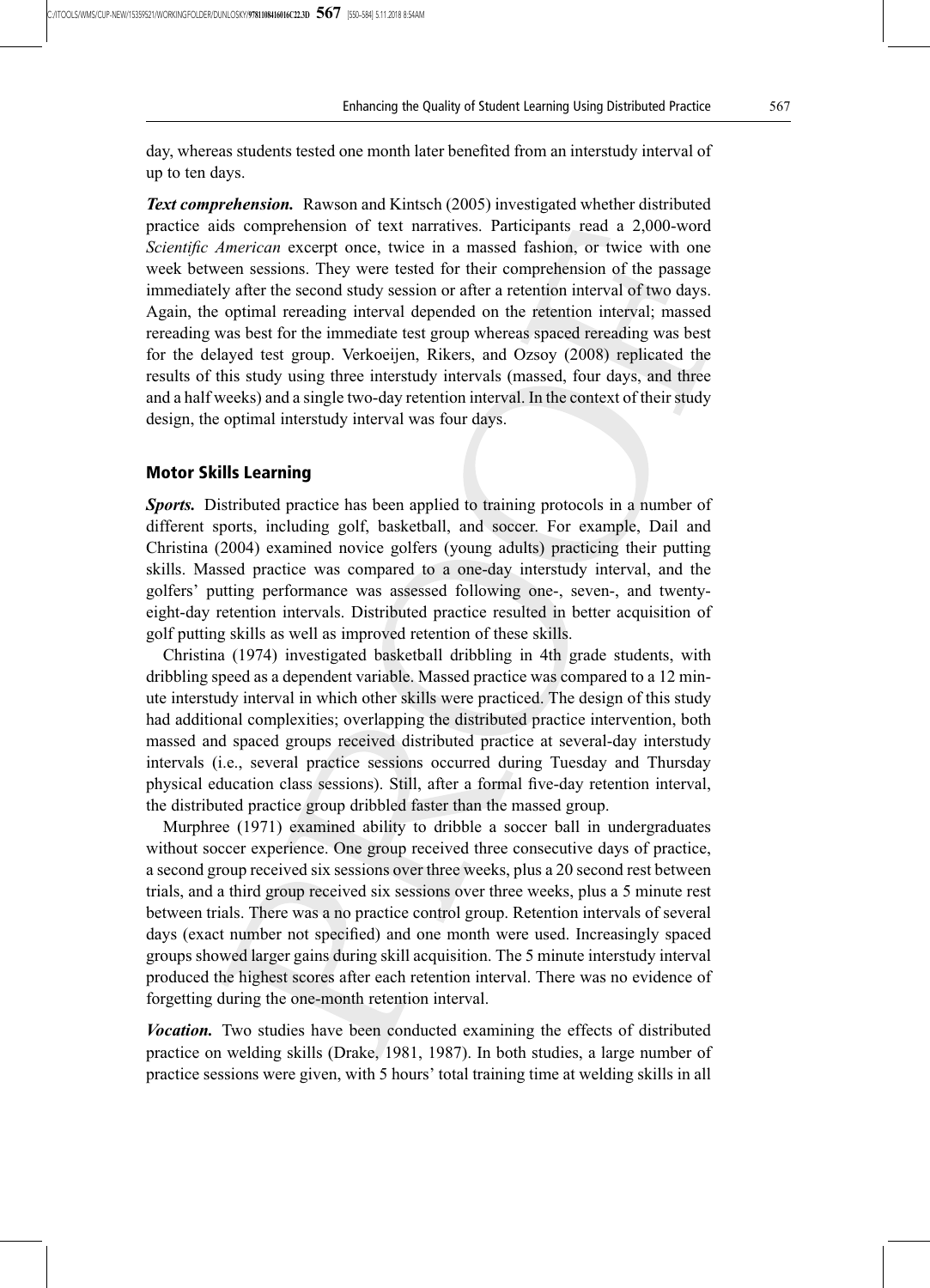conditions. Giving a larger number of shorter training sessions, a form of distributed practice, resulted in higher-quality welding.

**Surgical skills.** Several researchers have investigated whether distributed practice helps future doctors improve their surgical skills. Bjerrum and colleagues (2016) examined bronchoscopy training using massed practice or a one-week interstudy interval, and a one-month retention interval. Using five different measures of quality of bronchoscope usage, no differences were found between massed and spaced groups.

Verdaasdonk and colleagues (2007) examined endoscopic skills using 15 minute and one-day interstudy intervals, and a one-week retention interval. The spaced group completed tasks faster but no spacing benefit in accuracy was observed. Surgical skills studies show that there are limitations to motor skills benefits from distributed practice. It might be that complex motor skills are less likely to show a distributed practice benefit, while basic motor skills (e.g., repetitive hand movements) are more likely show a benefit.

## Intellectual Skills

Mathematics. Rohrer and Taylor (2006) examined permutation problem-solving (sometimes known as transformations in the education domain) in a group of undergraduates, using massed practice and a one-week interstudy interval, and one- and four-week retention intervals. Massed and spaced groups performed equally well at the one-week retention interval, however, the spaced group performed twice as well as the massed group at the four-week retention interval. Rohrer and Taylor (2007) performed a similar study, with less practice per learning session, and found a spacing benefit at the one-week retention interval.

Science. In two studies, 1st and 2nd grade children learned basic biology information using massed versus spaced learning schedules (Gluckman, Vlach, & Sandhofer, 2014; Vlach & Sandhofer, 2012). Children memorized facts about food chains as well how to generalize consequences of disruptions to the food chain. The researchers used interstudy intervals of zero days and one day, and a retention interval of one week. Both massed and spaced lessons benefited memory for facts, with a larger increase in recall for spaced learning. However, only spaced learning resulted in generalization skill improvements. A review of category learning by Vlach (2014) suggests that distributed practice helps infants and preschool aged children to generalize to novel exemplars of a category.

Reynolds and Glaser (1964) examined learning of biology concepts (via computer instruction and testing) in middle school classrooms. In their second experiment, massed and one-day interstudy intervals were compared (intervals estimated, as not explicitly stated by the authors), and retention intervals of ten days and thirty-one days were used. Distributed practice benefited final test performance at both retention intervals.

Lu (1978) taught undergraduates astronomy facts using audio lectures, using either massed learning one concept at a time, or distributed learning in which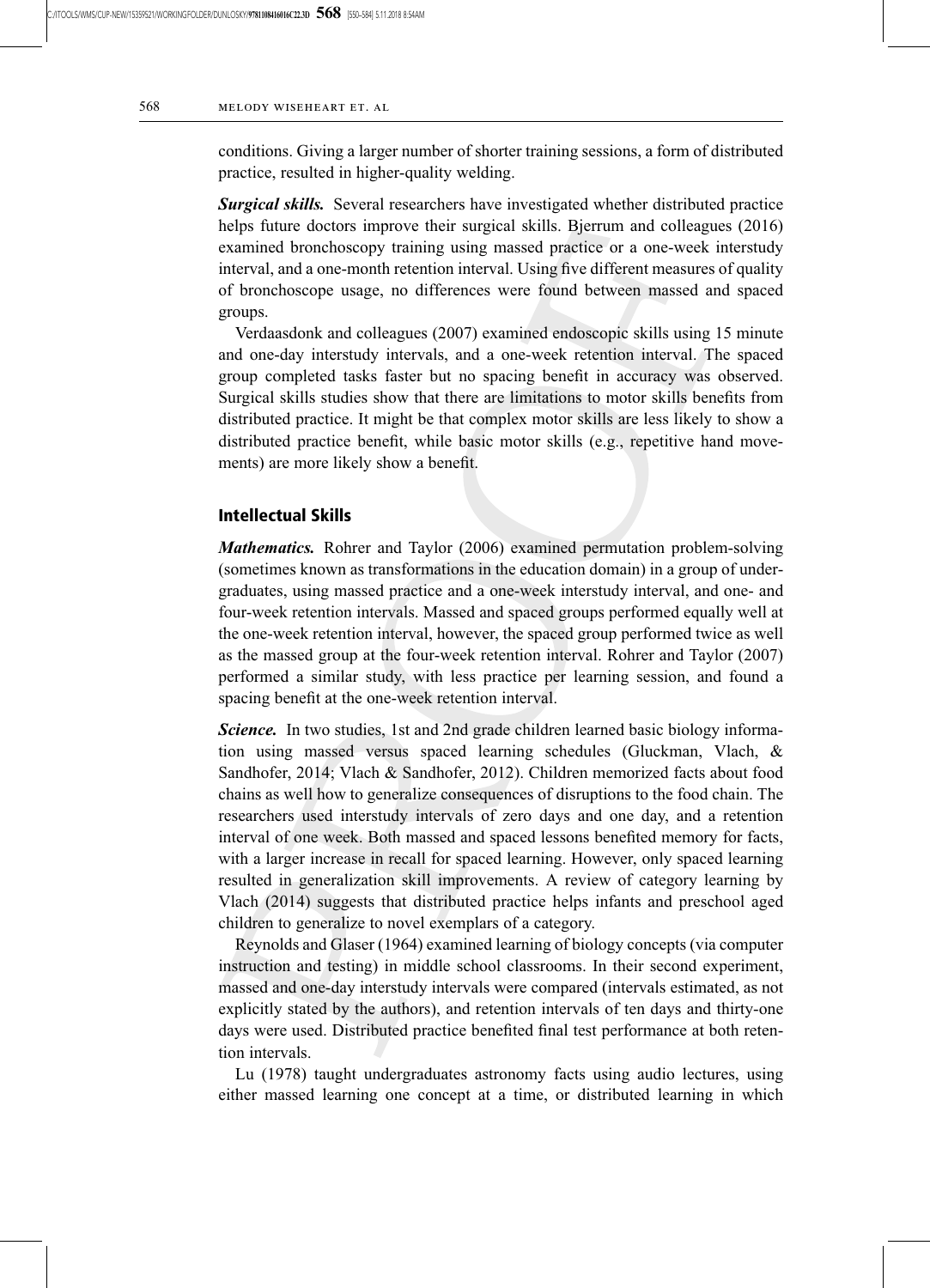concepts were repeated throughout the lecture. In the spaced group, a specific interstudy interval was not used. Rather, concepts were repeated and related to new content that was presented in later parts of the lecture. Spaced learning resulted in higher test scores immediately following the lecture.

Kapler and colleagues (2015) presented a lecture on meteorology to a group of undergraduates in a simulated classroom study. Students completed a comprehension test immediately after the lecture to ensure learning had taken place. After interstudy intervals of either one day or eight days, students reviewed the content of the lecture in an online quiz containing both short answer questions and equivalent multiple-choice questions (to ensure relearning had taken place). After a retention interval of thirty-five days, students were tested for their fact knowledge as well as their ability to apply learned information to solve a series of novel problems. Students in the spaced group outperformed students in the massed group on both factual knowledge and application skills, though the effect size was smaller for the latter.

Literacy. Foot (2016) taught 4th through 6th grade students a set of criteria for evaluating the credibility of a website (i.e., media literacy). Credibility lessons were presented on three consecutive days or one lesson per week. After a thirty-five-day retention interval, students in the spaced group recalled more of the criteria and were better able to explain their credibility rating of a novel website compared to students in the massed group.

Bird (2010) taught undergraduate students with intermediate English language proficiency to correctly use verb tenses, with interstudy intervals of three days and fourteen days, and retention intervals of seven days and sixty days. After the sevenday retention interval, both interstudy interval conditions performed equally well (both groups improved in comparison to pretest). After the sixty-day retention interval, students in the fourteen-day condition demonstrated better language reasoning skills than students in three-day interstudy interval condition, indicating a distributed practice benefit for long-term retention.

### Summary of Findings

The distributed practice effect appears to be most beneficial for mastering fact learning (e.g., word recall, vocabulary, second-language learning, text comprehension). Although rote memory of words and facts may sound like a shallow type of learning, many disciplines require good foundational knowledge before higher-order thinking skills enter the learning process (e.g., medicine, engineering, law).

Motor skills also benefit from distributed practice, such as in sports training and basic motor training. Unlike verbal learning studies, motor skills studies typically employ several practice sessions, not just the two sessions (basic research design) or even three sessions (complex research design) that characterize the majority of the literature. Motor skills learning is not simply defined by a single correct or incorrect answer; rather outcome measures such as timing, balance, and coordination are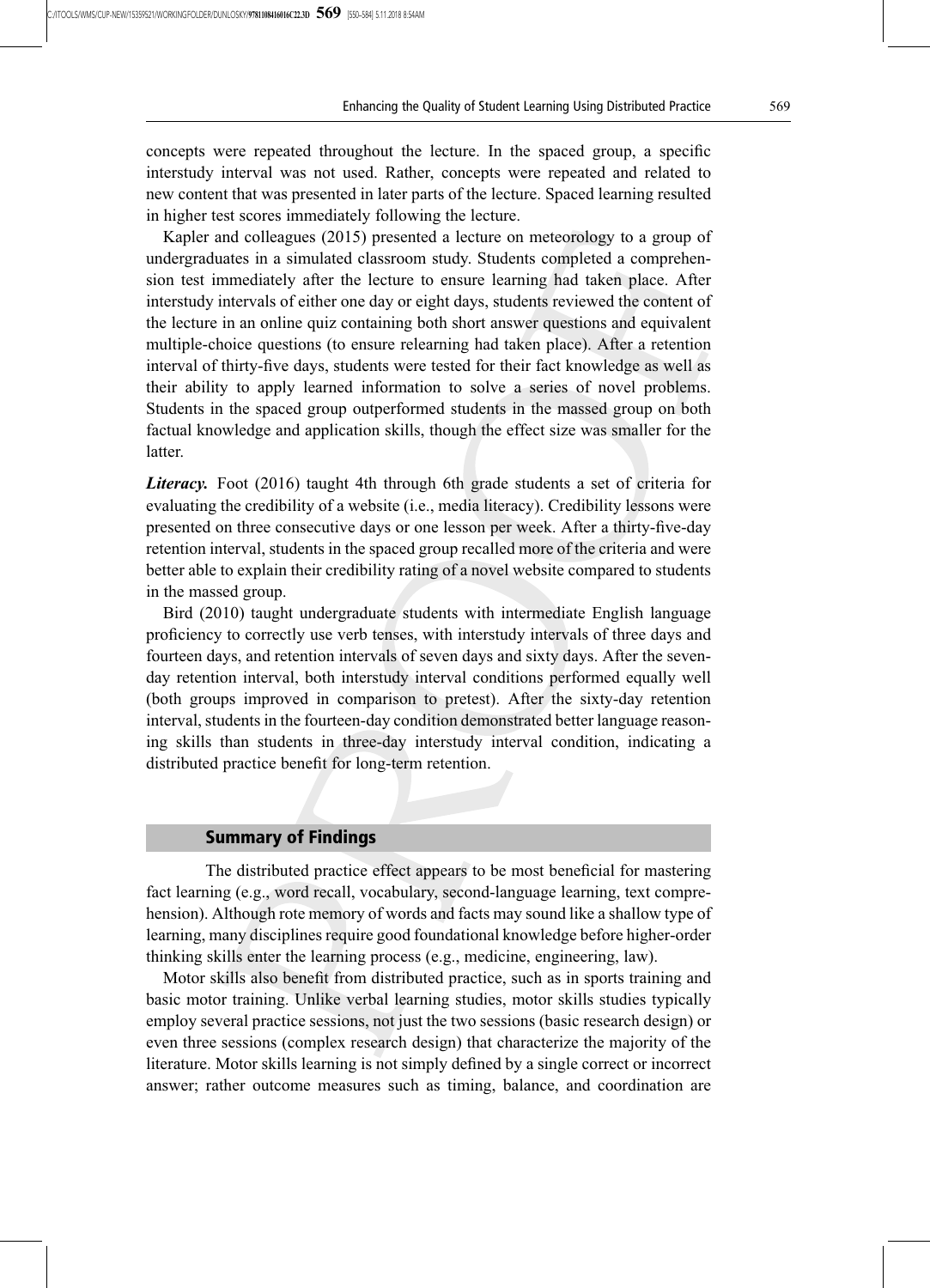uniquely measured and reported. It appears that less forgetting takes place between study sessions during motor practice (e.g., Murphree, 1971; Wiseheart et al., 2017), which may have important implications for theory development of the distributed practice effect.

Evidence for the distributed practice effect in the domain of intellectual skills suggests that this strategy may be applied to higher-level thinking abilities, although the effect might not be as strong. The broad nature of this domain makes generalizations from the data more difficult. It is a challenge for researchers to define what exactly is meant by terms such as conceptual learning, intellectual skills, and critical thinking skills. Moreover, assessing this type of learning is difficult when, like motor learning, there is typically no "correct" answer. Despite these complications, research in this area may contribute to theory development. For example, in the study by Kapler and colleagues (2015), distributed practice improved participants' application skills not only for items that were reviewed at the second study session but also for items that were not reviewed at the second study session. This outcome suggests that when learning is not single-fact–based but rather unit- or concept-based (i.e., holistic), distributed practice may have effects on the entire learning experience. Reviewing one concept may implicitly prompt the learner to think of other (nonreviewed) concepts, thereby strengthening memory for all of the information.

# Recommendations for Integrating Distributed Practice into Classroom Instruction

As our review of the literature demonstrates, researchers have put great effort into translating distributed practice from the lab into real (or simulated) classrooms and/or using real curricula (e.g., Foot, 2016; Kapler et al., 2015). Generally, the results are positive, which is impressive considering the added variability and complexities of real-world learning (e.g., students missing classes, student distraction, preknowledge of curriculum material, etc.; but see Goossens et al., 2016). The field is at a point where preliminary recommendations can be made to educators and students about how and when to integrate distributed practice into classroom learning. These recommendations may challenge traditional curriculum structure, requiring educators to put more emphasis on integration or restructuring of material rather than simply covering a quantity of information.

Distributed practice is appealing for integration into classroom instruction due to its beneficial effects on learning, reliability across participants and time scales, as well as its versatile potential for implementation. Table 22.5 lists a number of suggestions for implementing a distributed practice strategy into real-world classroom instruction. From the educator's point of view, teachers may choose to space out homework practice (Laing & Peterson, 1973; Peterson, 1971), to administer weekly review quizzes and/or cumulative tests, or choose textbooks that include opportunities for distributed practice (e.g., for a review, see Hood  $&$  Ivie, 2003; see also Baldree, 2003; Harden & Stamper, 1999; cf. Johnson & Smith, 1987; Klingele & Reed, 1983; Saxon, 1982). From the student's point of view, learners may choose to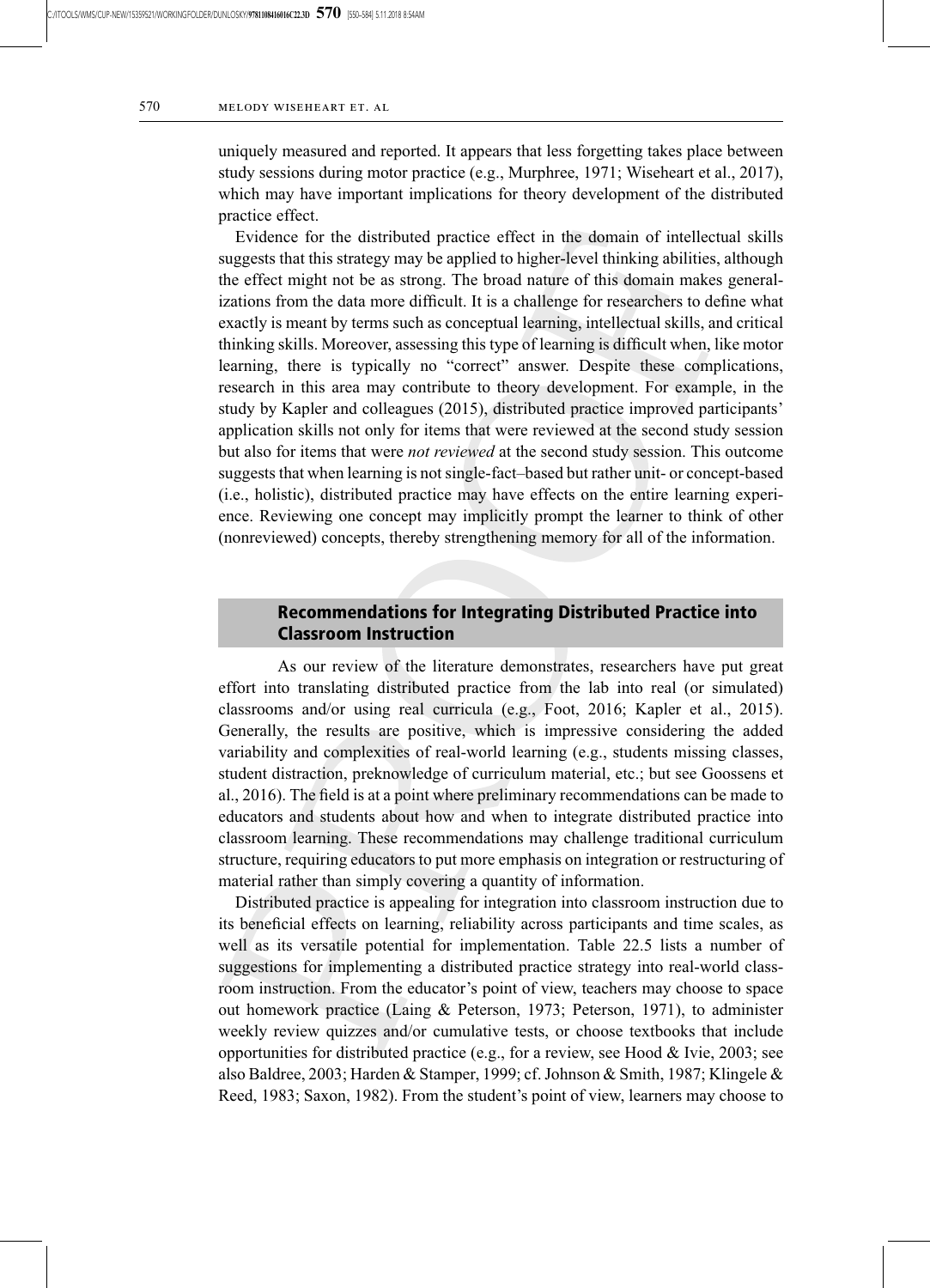#### Enhancing the Quality of Student Learning Using Distributed Practice 571

| <b>Teaching Tool</b> | <b>Implementation Techniques</b>                                                                                                                                                              |
|----------------------|-----------------------------------------------------------------------------------------------------------------------------------------------------------------------------------------------|
| Homework             | Students complete at least one practice item from the previous class/week in the<br>homework assigned for the current class/week.                                                             |
| Weekly quizzes       | In-class (or online) quizzes that cover material from the previous class/week.<br>Quizzes can be graded for accuracy or simply for completion.                                                |
| Cumulative exams     | Final assessments that cover entire contents of a course. This approach works<br>well in combination with weekly quizzes so that the amount of to-be-learned<br>material is not overwhelming. |
| <b>Textbooks</b>     | Books, articles, and other reference materials that use a distributed practice or<br>interleaving approach.                                                                                   |
| Technology           | Apps, games, and study reminders that integrate distributed practice in<br>entertaining (and portable) ways.                                                                                  |

Table 22.5 Suggestions for implementing distributed practice into classroom instruction

allocate their study time in more efficient ways. They may download games and apps or set study reminders on their electronic devices that maximize learning, even while they are on the go from home to school. We are aware of a number of smartphone apps (e.g., Eidetic, Memrise) that use distributed practice (and also adjust number of learning trials throughout the learning process) to help the learner maximize their performance (e.g., flashcards for the verbal GRE; flashcards for second-language learning). By applying a distributed learning approach, students will be forced to rethink conventional study habits. Study habits that are fluid and that involve little mental effort generally do not support long-term maintenance of knowledge. Rather, when acquisition is made slower or more difficult, as it is with distributed practice, long-term retention is supported. Researchers have termed this type of learning "desirably difficult" (Bjork & Bjork, 2011).

Optimal interstudy intervals for classroom learning depend mostly on how long information needs to be retained, and there is no definitive answer to this question. As study-phase retrieval theory suggests, difficult-to-learn information should be reviewed at shorter time intervals to ensure it is not completely forgotten at review. Yet assuming a desire for long-term retention, contextual variability theory suggests that information should be reviewed at an interval spaced far enough in time that contextual cues in the learning environment have a chance to vary. This review schedule will increase the likelihood that contextual cues at study and test will match, thereby aiding final retrieval. We recommend that study sessions be spaced widely (e.g., across days or weeks) so that the chances of long-term retention are maximized.

# A Paradigm Shift in Pedagogical Practices

Although we can make predictions about what information will benefit from distributed practice and at what learning schedules, and we can make recommendations for how to implement spacing into everyday practice, the strategy can only fully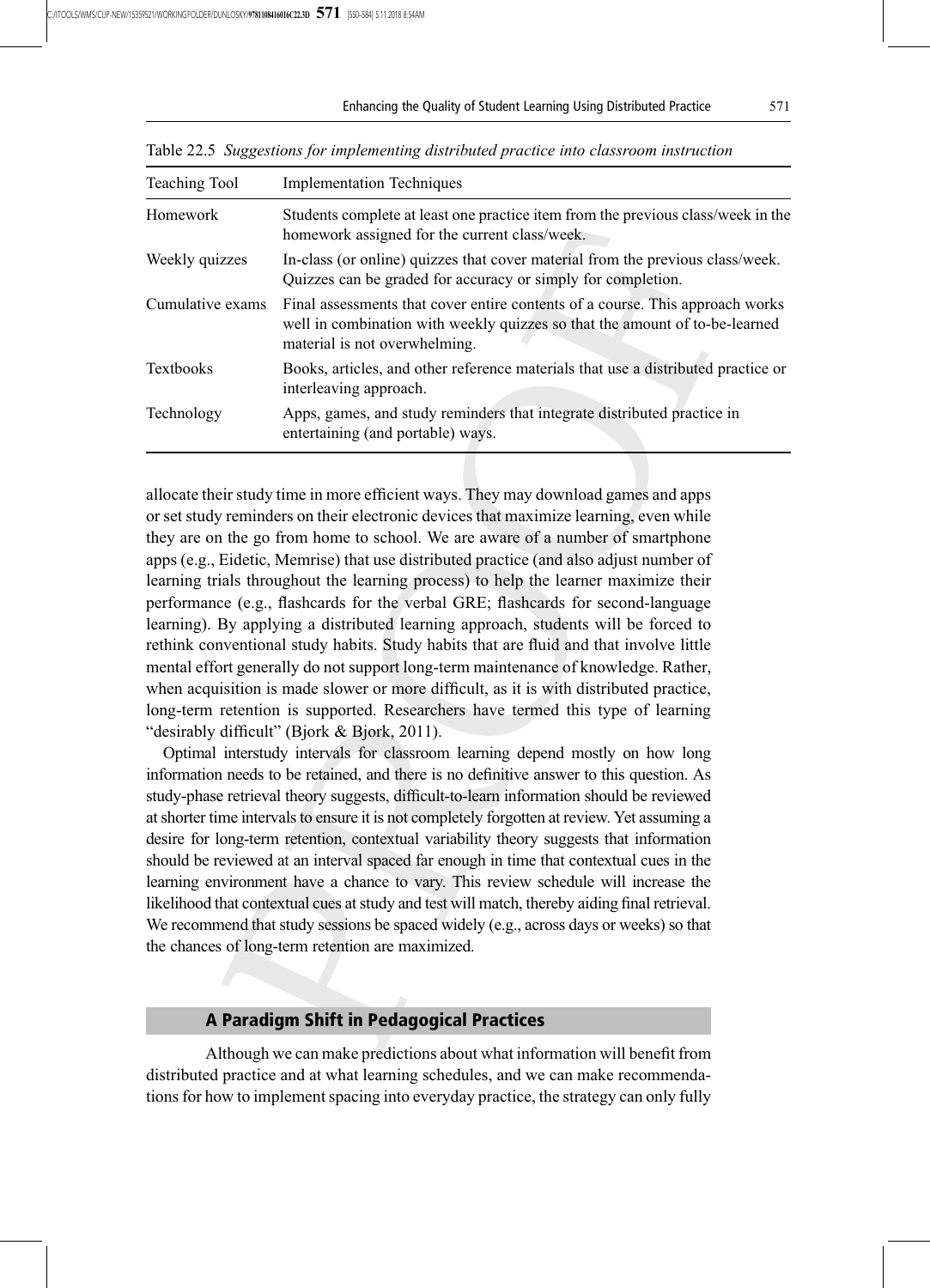be integrated into real educational contexts if educators and policy advisors seriously rethink traditional pedagogical practices. As Vash (1989) writes, "education policy setters know perfectly well [distributed practice] works better; they don't care. It isn't tidy. It doesn't let teachers teach a unit and dust off their hands quickly with a nice sense of 'Well, *that's* done'" (p. 1547). Vash alludes to the fact that many teachers are accustomed to covering topics in chunks, only once per semester, and giving noncomprehensive tests. Teachers are constrained by time and have a lot of curriculum to cover within a narrow time frame. Given these pressures, a unit-byunit teaching approach might appear to be the best (and perhaps only) option. As discussed at the outset of the chapter, this type of teaching prioritizes the quantity of the content covered over integration of students' knowledge throughout their educational experience. Distributed practice is a strategy that, if used effectively, can vastly improve the quality of student learning and at no (or very little) additional time cost.

## Limitations and Directions for Future Research

The distributed practice effect has been studied exhaustively in the laboratory. Although many of these lab studies have involved rigorous experimental methods, others contain confounds in experimental design or analysis problems that preclude interpretation of findings. For example, it is critical that retention interval is controlled across all interstudy interval conditions, which can be particularly problematic in list learning paradigms of the distributed practice effect (although applicable to multiday paradigms, too). Furthermore, equating the number of learning trials across conditions and including a discrete retention interval(s) are also critical design decisions.

A great number of studies evaluating the distributed practice effect in classrooms have appeared in the last decade. This is a promising shift in the published literature and we look forward to more of this work. Well-conducted classroom studies require collaborations between psychologists (who have expertise in research design) and field-specific experts and affiliates, such as school boards, principals, and teachers (who have expertise in curriculum and implementation). These collaborations between distributed practice experts and experts outside psychology are needed so that students in a wide range of fields, including outside traditional academia, can benefit from use of distributed practice. Tables 22.1, 22.2, 22.3, and 22.4 provide a good representation of fields that are ripe for future collaborations. Future hallmark studies will be those that employ a large number of classrooms, teachers, and disciplines and that, ideally, use a randomized controlled trial approach to compare the distributed practice strategy to whatever is the current status quo for classroom learning. We encourage improved dialogue among all collaborators.

Whether in the laboratory or in the classroom, more studies are needed that investigate the distributed practice effect outside of the verbal learning domain. While difficult to design and conduct, and requiring dedication to strong and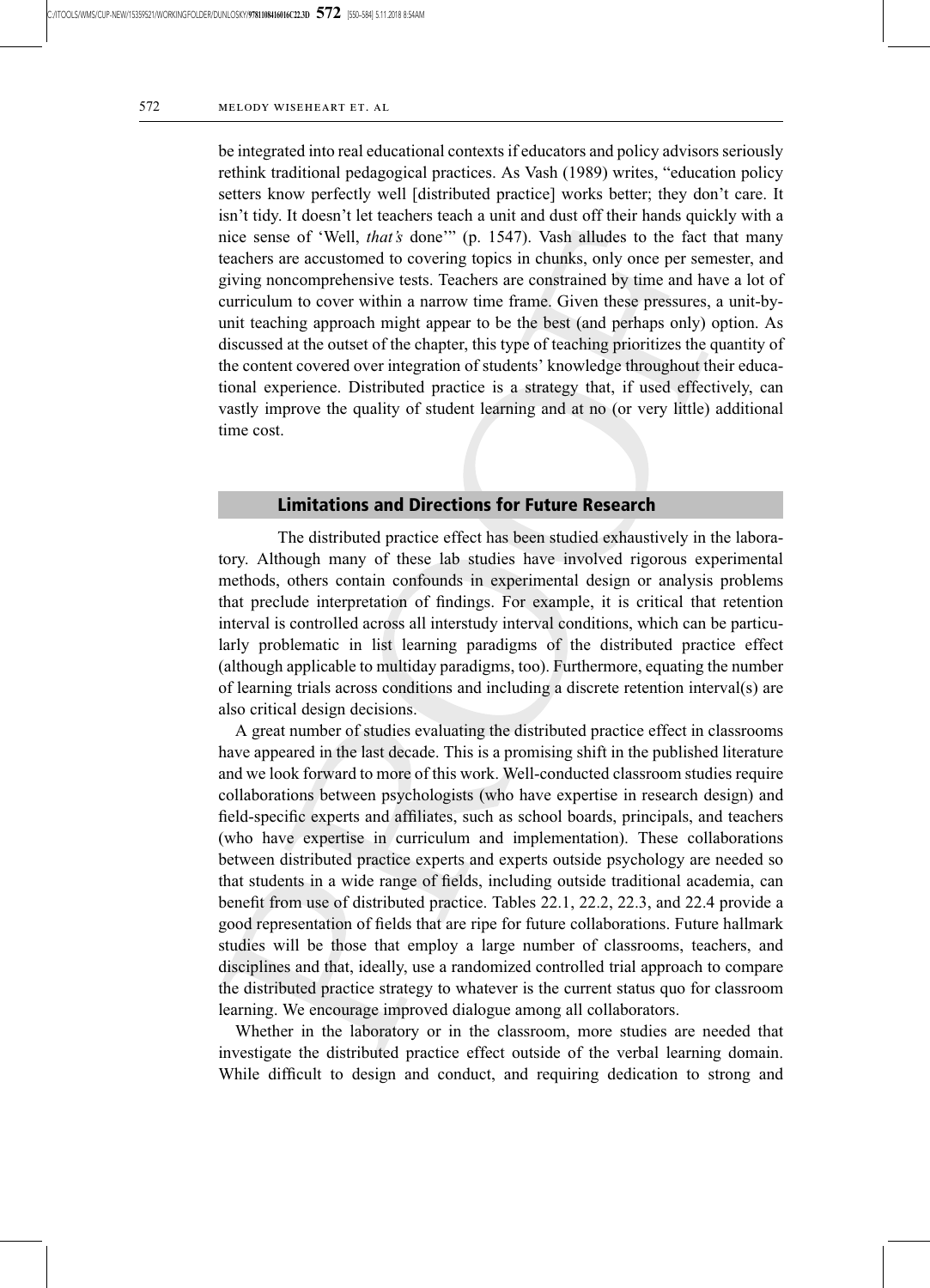respectful collaborations, these types of studies are needed to bridge the gap between laboratory and classroom.

Overall, we believe that educators and students alike need to take a hard look at why we teach and why we are motivated to learn. Using detrimental learning strategies like cramming might be a viable option for an immediate assessment, but research shows that in the long run it is often ineffective. Students will need to invest more time in relearning the material if it is needed again in the future. In comparison to other educational interventions, distributed practice has been ranked quite high  $(\#27)$  out of 195 in a review by Hattie, 2015), and it can and should be used to improve classroom outcomes (e.g., American Association for the Advancement of Science, 1962; Carpenter et al., 2012; Dempster, 1987, 1988; Kiepert, 2009; Pashler et al., 2007). Based on the available empirical evidence and the potential ease with which distributed practice can be implemented, we endorse the use of distributed practice as a means for enhancing the quality of student learning.

### References

- American Association for the Advancement of Science (1962). Strengthening the behavioral sciences. Science, 136(3512), 233–241. https://doi.org/10.1126/science.136.3512.233
- Arthur, W.Jr., Day, E. A., Villado, A. J., Boatman, P. R., Kowollik, V., Bennett Jr., W., & Bhupatkar, A. (2007). Decay, transfer, and the reacquisition of a complex skill: An investigation of practice schedules, observational rehearsal, and individual differences. Woburn, MA: Aptima.
- Baddeley, A. D. & Longman, D. J. A. (1978). The influence of length and frequency of training session on the rate of learning to type. Ergonomics, 21(8), 627–635. https:// doi.org/10.1080/00140137808931764
- Baldree, C. L. (2003). The effectiveness of two mathematical instructional programs on the mathematics growth of eighth grade students. (Unpublished doctoral dissertation). University of Georgia, Athens, GA.
- Balota, D. A., Duchek, J. M., & Logan, J. M. (2007). Is expanded retrieval practice a superior form of spaced retrieval? A critical review of the extant literature. In J. S. Nairne (ed.), The foundations of remembering (pp. 83–105). New York: Psychology Press.
- Balota, D. A., Duchek, J. M., Sergent-Marshall, S. D., & Roediger III, H. L. (2006). Does expanded retrieval produce benefits over equal-interval spacing? Explorations of spacing effects in healthy aging and early stage Alzheimer's disease. *Psychology* and Aging, 21(1), 19–31. https://doi.org/10.1037/0882–7974.21.1.19
- Bare, C. E. & Mitchell, R. R. (1972). Experimental evaluation of sensitivity training. The Journal of Applied Behavioral Science, 8(3), 263–276. https://doi.org/10.1177/ 002188637200800301
- Benjamin, A. S. & Tullis, J. (2010). What makes distributed practice effective? Cognitive Psychology, 61(3), 228–247. https://doi.org/10.1016/j.cogpsych.2010.05.004
- Bird, S. (2010). Effects of distributed practice on the acquisition of second language English syntax. Applied Psycholinguistics, 31(4), 635–650. https://doi.org/10.1017/ S0142716410000172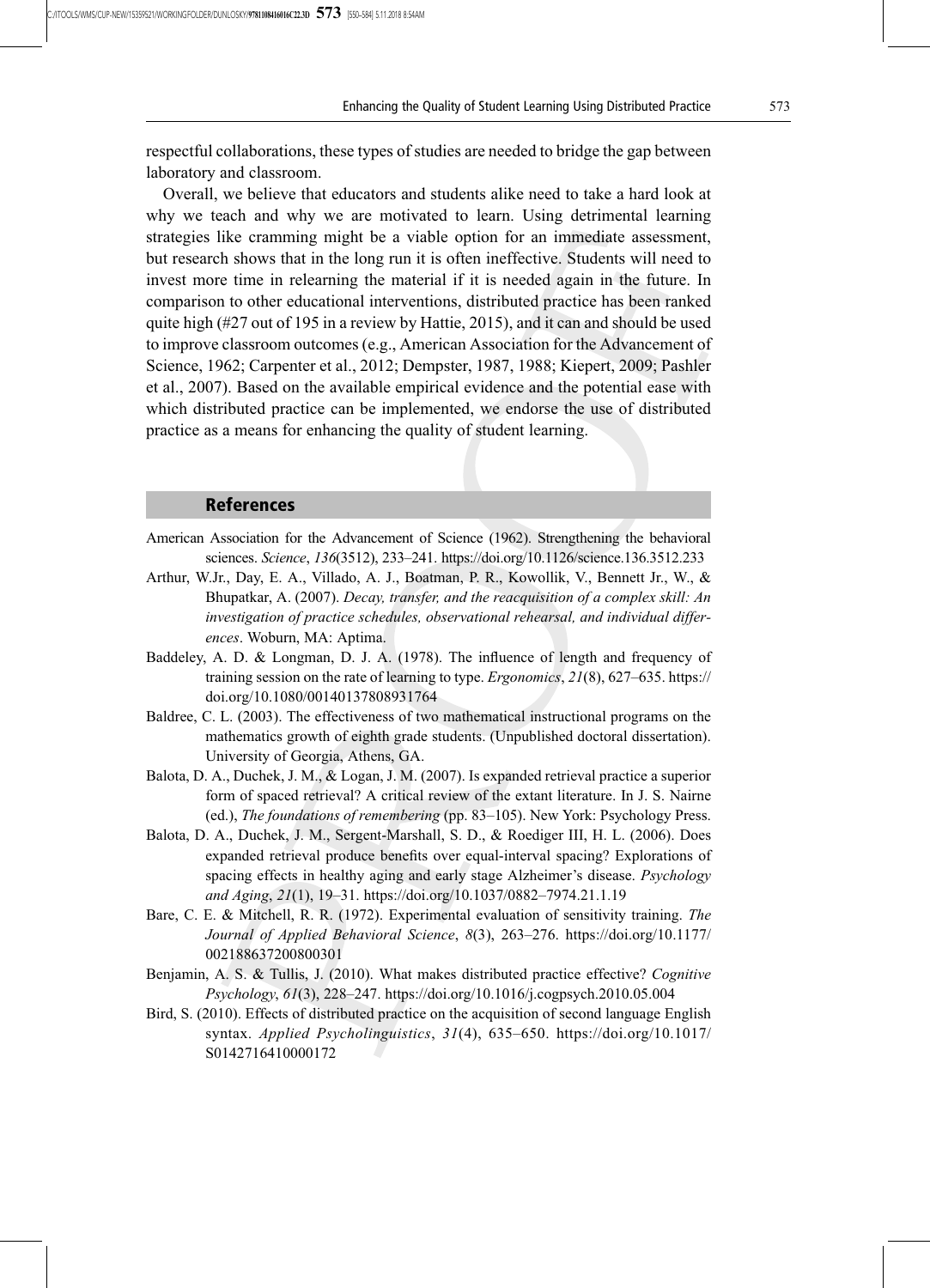- Bjerrum, A. S., Eika, B., Charles, P., & Hilberg, O. (2016). Distributed practice. The more the merrier? A randomised bronchoscopy simulation study. Medical Education Online, 21(1), 30517. https://doi.org/10.3402/meo.v21.30517
- Bjork, E. L. & Bjork, R. A. (2011). Making things hard on yourself, but in a good way: Creating desirable difficulties to enhance learning. In M. A. Gernsbacher, R. W. Pew, L. M. Hough, & J. R. Pomerantz (eds.), Psychology and the real world: Essays illustrating fundamental contributions to society (pp. 56–64). New York: Worth Publishers.
- Bloom, K. C. & Shuell, T. J. (1981). Effects of massed and distributed practice on the learning and retention of second-language vocabulary. Journal of Educational Research, 74 (4), 245–248. https://doi.org/10.1080/00220671.1981.10885317
- Budé, L., Imbos, T., van de Wiel, M. W., & Berger, M. P. (2011). The effect of distributed practice on students' conceptual understanding of statistics. Higher Education, 62 (1), 69–79. https://doi.org/10.1007/s10734-010–9366-y
- Calder, K. M. & Gabriel, D. A. (2007). Adaptations during familiarization to resistive exercise. Journal of Electromyography and Kinesiology, 17(3), 328-335. https:// doi.org/10.1016/j.jelekin.2006.02.006
- Carpenter, S. K., Cepeda, N. J., Rohrer, D., Kang, S. K., & Pashler, H. (2012). Using spacing to enhance diverse forms of learning: Review of recent research and implications for instruction. Educational Psychology Review, 24(3), 369–378. https://doi.org/ 10.1007/s10648-012–9205-z
- Carpenter, S. K. & DeLosh, E. L. (2005). Application of the testing and spacing effects to name-learning. Applied Cognitive Psychology, 19(5), 619–636. https://doi.org/ 10.1002/acp.1101
- Carpenter, S. K., Pashler, H., & Cepeda, N. J. (2009). Using tests to enhance 8th grade students' retention of U.S. history facts. Applied Cognitive Psychology, 23(6), 760– 771. https://doi.org/10.1002/acp.1507
- Cepeda, N. J., Pashler, H., Vul, E., Wixted, J. T., & Rohrer, D. (2006). Distributed practice in verbal recall tasks: A review and quantitative synthesis. Psychological Bulletin, 132 (3), 354–380. https://doi.org/10.1037/0033–2909.132.3.354
- Cepeda, N. J., Vul, E., Rohrer, D., Wixted, J. T., & Pashler, H. (2008). Spacing effects in learning: A temporal ridgeline of optimal retention. Psychological Science, 19(11), 1095–1102. https://doi.org/10.1111/j.1467–9280.2008.02209.x
- Cermak, L. S., Verfaellie, M., Lanzoni, S., Mather, M., & Chase, K. A. (1996). Effect of spaced repetitions on amnesia patients' recall and recognition performance. Neuropsychology, 10(2), 219. https://doi.org/10.1037/0894–4105.10.2.219
- Christina, W. B. (1974). The effects of massed and distributed practice on the performance of a gross motor skill. (Master's thesis). The College at Brockport, New York.
- Cull, W. L. (2000). Untangling the benefits of multiple study opportunities and repeated testing for cued recall. Applied Cognitive Psychology, 14(3), 215–235. https://doi. org/10.1002/(SICI)1099–0720(200005/06)14:3<215::AID-ACP640>3.0.CO;2–1
- Dail, T. K. & Christina, R. W. (2004). Distribution of practice and metacognition in learning and long-term retention of a discrete motor task. Research Quarterly for Exercise and Sport, 75(2), 148–155. https://doi.org/10.1080/02701367.2004.10609146
- Delaney, P. F., Verkoeijen, P. P., & Spirgel, A. (2010). Spacing and testing effects: A deeply critical, lengthy, and at times discursive review of the literature. Psychology of Learning and Motivation, 53, 63–147. https://doi.org/10.1016/S0079-7421(10) 53003–2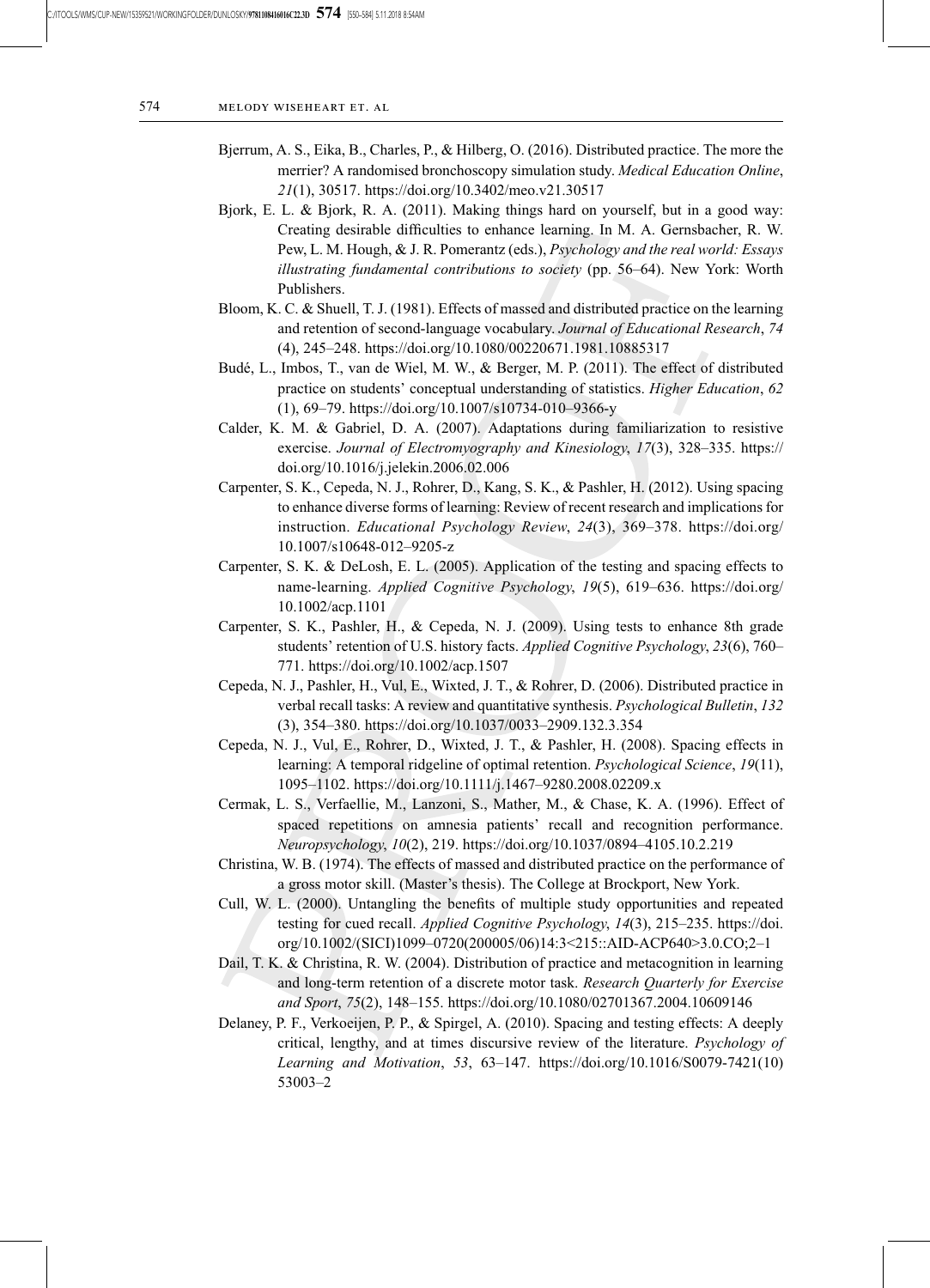- Dempster, F. N. (1987). Time and the production of classroom learning: Discerning implications from basic research. Educational Psychologist, 22(1), 1–21. https://doi.org/ 10.1207/s15326985ep2201\_1
- (1988). The spacing effect: A case study in the failure to apply the results of psychological research. American Psychologist, 43(8), 627–634. https://doi.org/10.1037/0003- 066X.43.8.627
- Descours, K. (2013). Teachers' perceptions of critical thinking. (Unpublished master's thesis). York University, Toronto, ON.
- Diekelmann, S., Wilhelm, I., & Born, J. (2009). The whats and whens of sleep-dependent memory consolidation. Sleep Medicine Reviews, 13, 309–321. https://doi.org/ 10.1016/j.smrv.2008.08.002
- Donovan, J. J. & Radosevich, D. J. (1999). A meta-analytic review of the distribution of practice effect. Journal of Applied Psychology, 84(5), 795–805. https://doi.org/ 10.1037/0021–9010.84.5.795
- Drake, J. B. (1981). The theory of distributed practice as related to acquisition of psychomotor skills by adolescents in a selected curricular field. The High School Journal, 65(1), 26–32.
	- (1987). Effects of distributed practice theory on arc welding skill development of agriculture students. Journal of the American Association of Teacher Educators in Agriculture, 28(3), 16–21. https://doi.org/10.5032/jaatea.1987.03016
- Dritsas, A. (1950). A study to determine the effectiveness of a relative massing time pattern as compared with an additive time pattern on skill development in typewriting. (Unpublished doctoral dissertation). Boston University, Boston, MA.
- Ebbinghaus, H. (1885/1964). Memory: A contribution to experimental psychology (trans. H. A. Ruger, C. E. Bussenius, & E. R. Hilgar). New York: Dover Publications.
- El-Shamy, S. E. (1976). The effects of time-spacing on outcomes in assertion training for women: The effectiveness of a workshop model (Unpublished doctoral dissertation). Indiana University, Bloomington, IN.
- Estes, W. K. (1955). Statistical theory of distributional phenomena in learning. Psychological Review, 62(5), 369–377. https://doi.org/10.1037/h0046888
- Farr, R. G., Dey, M. K., & Bloch, E. (1956). The airplane control test: A compensatory pursuit task. Perceptual and Motor Skills, 6(3), 77–80. https://doi.org/10.2466/ pms.1956.6.3.77
- Fishman, E. J., Keller, L., & Atkinson, R. C. (1968). Massed versus distributed practice in computerized spelling drills. Journal of Educational Psychology, 59(4), 290–296. https://doi.org/10.1037/h0020055
- Fitzgerald, M. A. (1952). The effect of two time patterns on developing a secondary motor skill. (Unpublished doctoral dissertation). Boston University, Boston, MA.
- Fleishman, E. A. & Parker Jr, J. F. (1962). Factors in the retention and relearning of perceptual-motor skill. Journal of Experimental Psychology, 64(3), 215–226. https://doi.org/10.1037/h0041220
- Foot, V. (2016). Judging Credibility: Can spaced lessons help students think more critically online? (Unpublished master's thesis). York University, Toronto, ON.
- Gagné, R. M. (1977). The conditions of learning, 3rd edn. New York: Holt, Rinehart, and Winston.
	- (1984). Learning outcomes and their effects. American Psychologist, 39(4), 377–385. https://doi.org/10.1037/0003-066X.39.4.377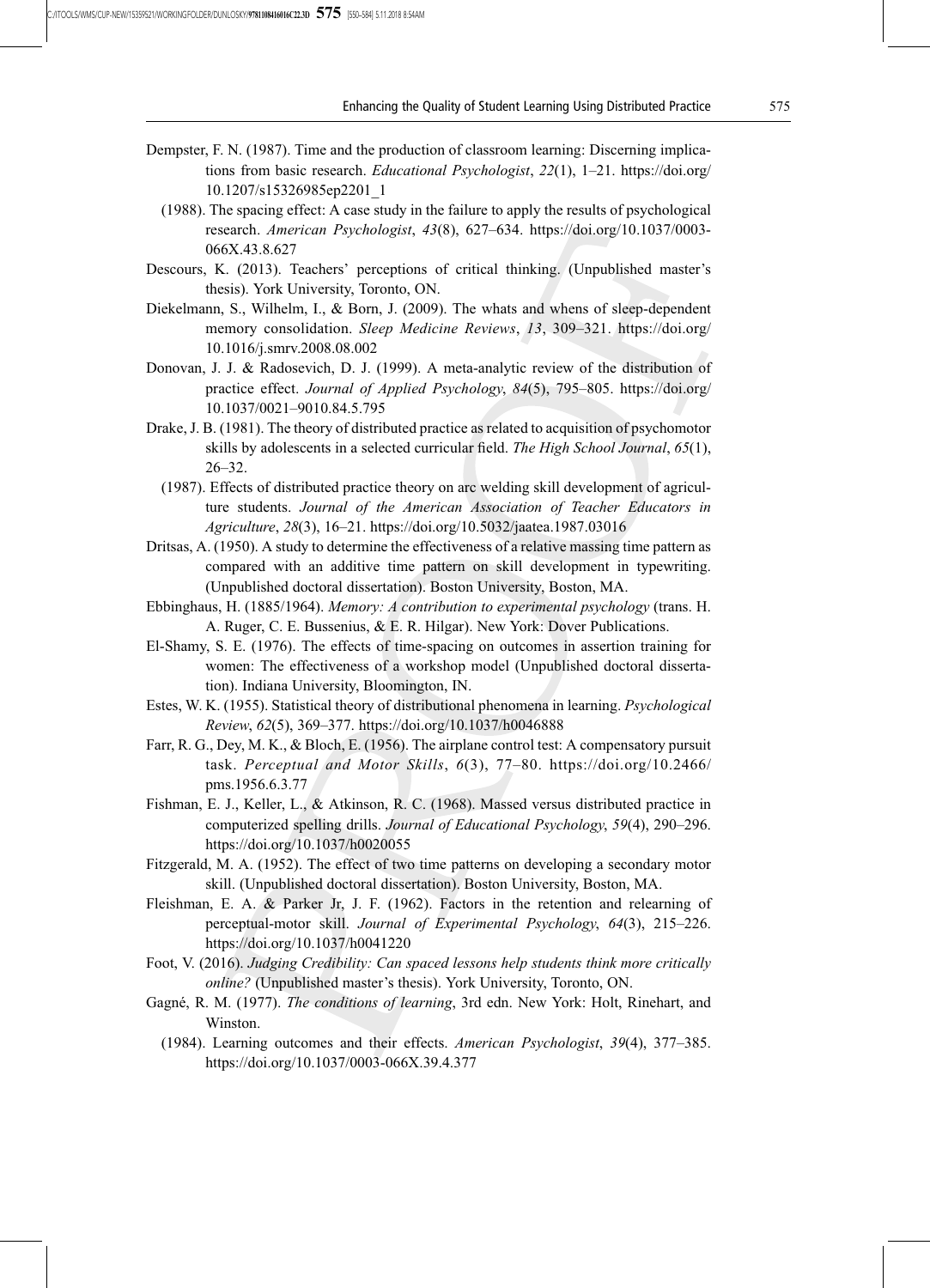- Gallagher, A. G., Jordan-Black, J. A., & O'Sullivan, G. C. (2012). Prospective, randomized assessment of the acquisition, maintenance, and loss of laparoscopic skills. Annals of Surgery, 256(2), 387–393. https://doi.org/10.1097/SLA.0b013e318251f3d2
- Glenberg, A. M. (1976). Monotonic and nonmonotonic lag effects in paired-associate and recognition memory paradigms. Journal of Verbal Learning and Verbal Behavior, 15(1), 1–16. https://doi.org/10.1016/S0022-5371(76)90002–5
	- (1979). Component-levels theory of the effects of spacing of repetitions on recall and recognition. Memory and Cognition, 7(2), 95–112. https://doi.org/10.3758/ BF03197590
- Gluckman, M., Vlach, H. A., & Sandhofer, C. M. (2014). Spacing simultaneously promotes multiple forms of learning in children's science curriculum. Applied Cognitive Psychology, 28(2), 266–273. https://doi.org/10.1002/acp.2997
- Goossens, N. A. M. C., Camp, G., Verkoeijen, P. P. J. L. et al. (2016). Distributed practice and retrieval practice in primary school vocabulary learning: A multi-classroom study. Applied Cognitive Psychology, 30(5), 700–712. https://doi.org/10.1002/acp.3245
- Goverover, Y., Hillary, F. G., Chiaravalloti, N., Arango-Lasprilla, J. C., & DeLuca, J. (2009). A functional application of the spacing effect to improve learning and memory in persons with multiple sclerosis. Journal of Clinical and Experimental Neuropsychology, 31(5), 513–522. https://doi.org/10.1080/13803390802287042
- Green, J. L., Weston, T., Wiseheart, M., & Rosenbaum, R. S. (2014). Long-term spacing effect benefits in developmental amnesia: Case experiments in rehabilitation. Neuropsychology, 28(5), 685. https://doi.org/10.1037/neu0000070
- Griffin, C. S. (2009). A comparison of the effectiveness and efficiency of traditional phonicsdistributed practice, traditional phonics-massed practice, and incremental rehearsal on kindergarten students' letter-sound correspondence performance. (Unpublished doctoral dissertation). The Ohio State University, Columbus, OH.
- Grote, M. G. (1995). Distributed versus massed practice in high school physics. School Science and Mathematics,  $95(2)$ ,  $97-101$ . https://doi.org/10.1111/j.1949– 8594.1995.tb15736.x
- Harden, R. M. & Stamper, N. (1999). What is a spiral curriculum? *Medical Teacher*, 21(2), 141–143. https://doi.org/10.1080/01421599979752
- Hattie, J. (2015). The applicability of visible learning to higher education. Scholarship of Teaching and Learning in Psychology, 1(1), 79. https://doi.org/10.1037/stl0000021
- Hawley, K. S. (2002). Spaced-retrieval effects on name-face recognition in older adults with probable Alzheimer's disease. (Unpublished master's thesis). Louisiana State University, Baton Rouge, LA.
- Hertenstein, E. J. (2000). The interaction between learning goal orientation and differentially distributed-practice training designs in labor education. (Unpublished doctoral dissertation). University of Illinois at Urbana-Champaign, Urbana, IL.
- Hintzman, D. L. (1974). Theoretical implications of the spacing effect. In R. L. Solso (ed.), Theories in cognitive psychology: The Loyola Symposium (pp. 77–99). Potomac, MD: Erlbaum.
- Hintzman, D. L., Block, R. A., & Summers, J. J. (1973). Modality tags and memory for repetitions: Locus of the spacing effect. Journal of Verbal Learning and Verbal Behavior, 12(2), 229–238. https://doi.org/10.1016/S0022-5371(73)80013–1
- Hood, T. & Ivie, S. D. (2003). Is Saxon Math the answer? Journal of Philosophy and History of Education, 53, 64–82.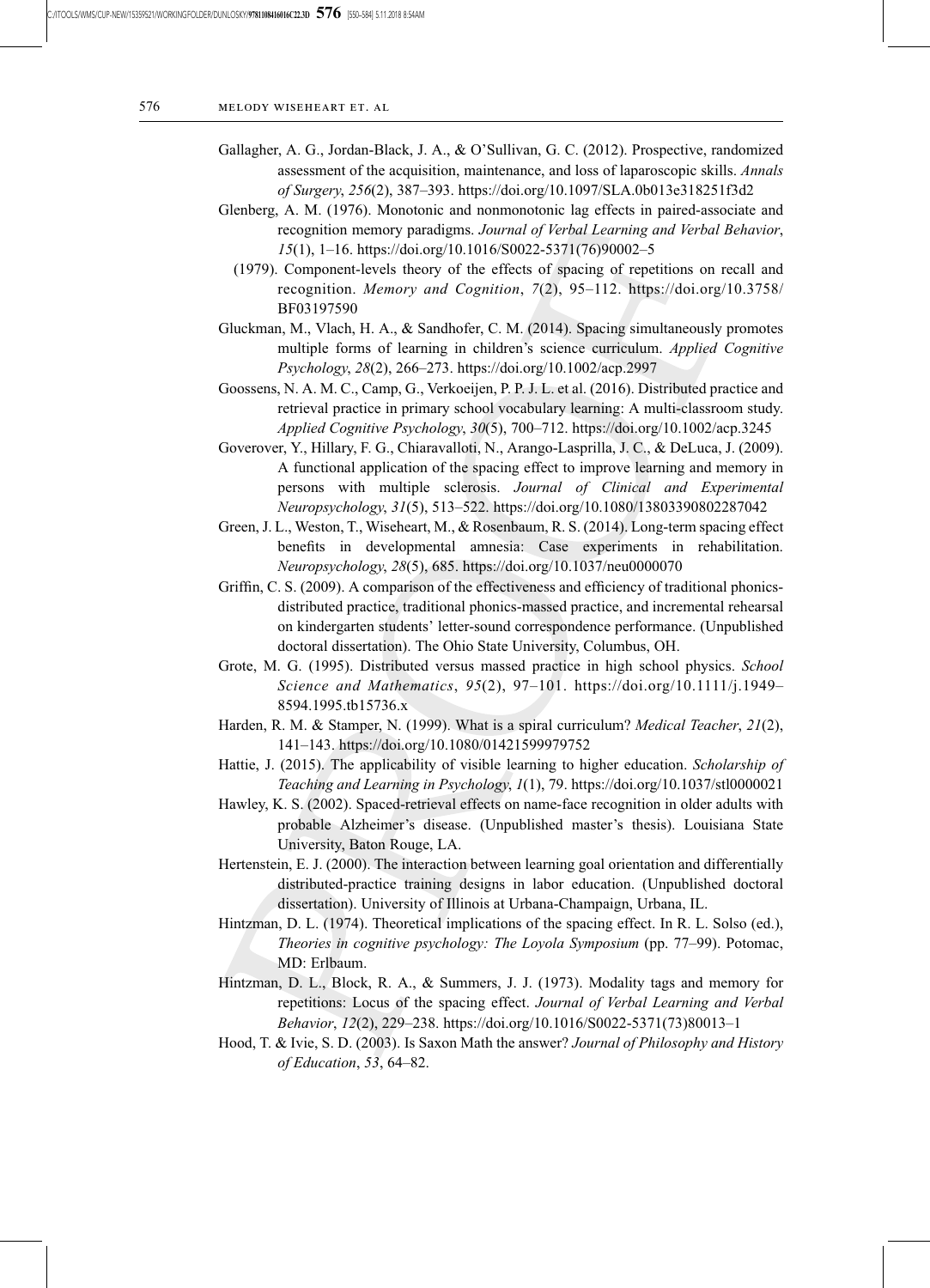- Hovland, C. I. (1939). Experimental studies in rote-learning theory. V. Comparison of distribution of practice in serial and paired-associate learning. Journal of Experimental Psychology, 25(6), 622–633. https://doi.org/10.1037/h0062807
- Hunt, B. J. (1969). The effects of massed and distributed practice on problem solving (Unpublished doctoral dissertation). University of Nebraska, Lincoln, NE.
- Johnson, D. M. & Smith, B. (1987). An evaluation of Saxon's algebra text. The Journal of Educational Research,  $81(2)$ ,  $97-102$ . https://doi.org/10.1080/00220671 .1987.10885804
- Jost, A. (1897). Die Assoziationsfestigkeit in ihrer Abhängigkeit von der Verteilung der Wiederholungen [The strength of associations in their dependence on the distribution of repetitions]. Zeitschrift für Psychologie und Physiologie der Sinnesorgane, 14, 436–472.
- Joy, J. M., Oliver, J. M., McCleary, S. A., Lowery, R. P., & Wilson, J. M. (2013). Power output and electromyography activity of the back squat exercise with cluster sets. Journal of Sports Sciences, 1, 37–45.
- Kang, S. H., Lindsey, R. V., Mozer, M. C., & Pashler, H. (2014). Retrieval practice over the long term: Should spacing be expanding or equal-interval? *Psychonomic Bulletin* and Review, 21(6), 1544–1550. https://doi.org/10.3758/s13423-014–0636-z
- Kapler, I. V., Weston, T., & Wiseheart, M. (2015). Long-term retention benefits from the spacing effect in a simulated undergraduate classroom using simple and complex curriculum material. Learning and Instruction, 36, 38–45. https://doi.org/10.1016/j.learninstruc .2014.11.001
- Kauffeld, S. & Lehmann-Willenbrock, N. (2010). Sales training: effects of spaced practice on training transfer. Journal of European Industrial Training, 34(1), 23–37. https://doi. org/10.1108/03090591011010299
- Kerfoot, B. P., Shaffer, K., McMahon, G. T., Baker, H., Kirdar, J., Kanter, S., Corbett Jr., E. C., Berkow, R., Krupat, E., & Armstrong, E. G. (2011). Online "spaced education progress-testing" of students to confront two upcoming challenges to medical schools. Academic Medicine, 86(3), 300–306. https://doi.org/10.1097/ ACM.0b013e3182087bef
- Kiepert, M. H. (2009). An examination of repetition and the spacing effect in the classroom: A self-report survey of teachers. (Unpublished doctoral dissertation). Temple University, Philadelphia, PA.
- Kim, C. (2003). Cumulative review: Effects of random alternation of review items on mathematics problem solving. (Unpublished doctoral dissertation). West Virginia University, Morgantown, WV.
- Kleinman, M. (1976). The effects of practice distribution on the acquisition of three discrete motor skills. Research Quarterly. American Alliance for Health, Physical Education and Recreation, 47(4), 672–677.
- Klingele, W. E. & Reed, B. W. (1984). An Examination of an incremental approach to mathematics. *Phi Delta Kappan*, 65(10), 712–13.
- Knapp, C. G. & Dixon, W. R. (1950). Learning to juggle: I. A study to determine the effect of two different distributions of practice on learning efficiency. Research Quarterly. American Association for Health, Physical Education and Recreation, 21(3), 331–340.
- Korben, D. L. (1976). The effects of distributed practice versus massed practice, and behavioral modeling versus script modeling, on assertive training with females. (Unpublished doctoral dissertation). Indiana University, Bloomington, IN.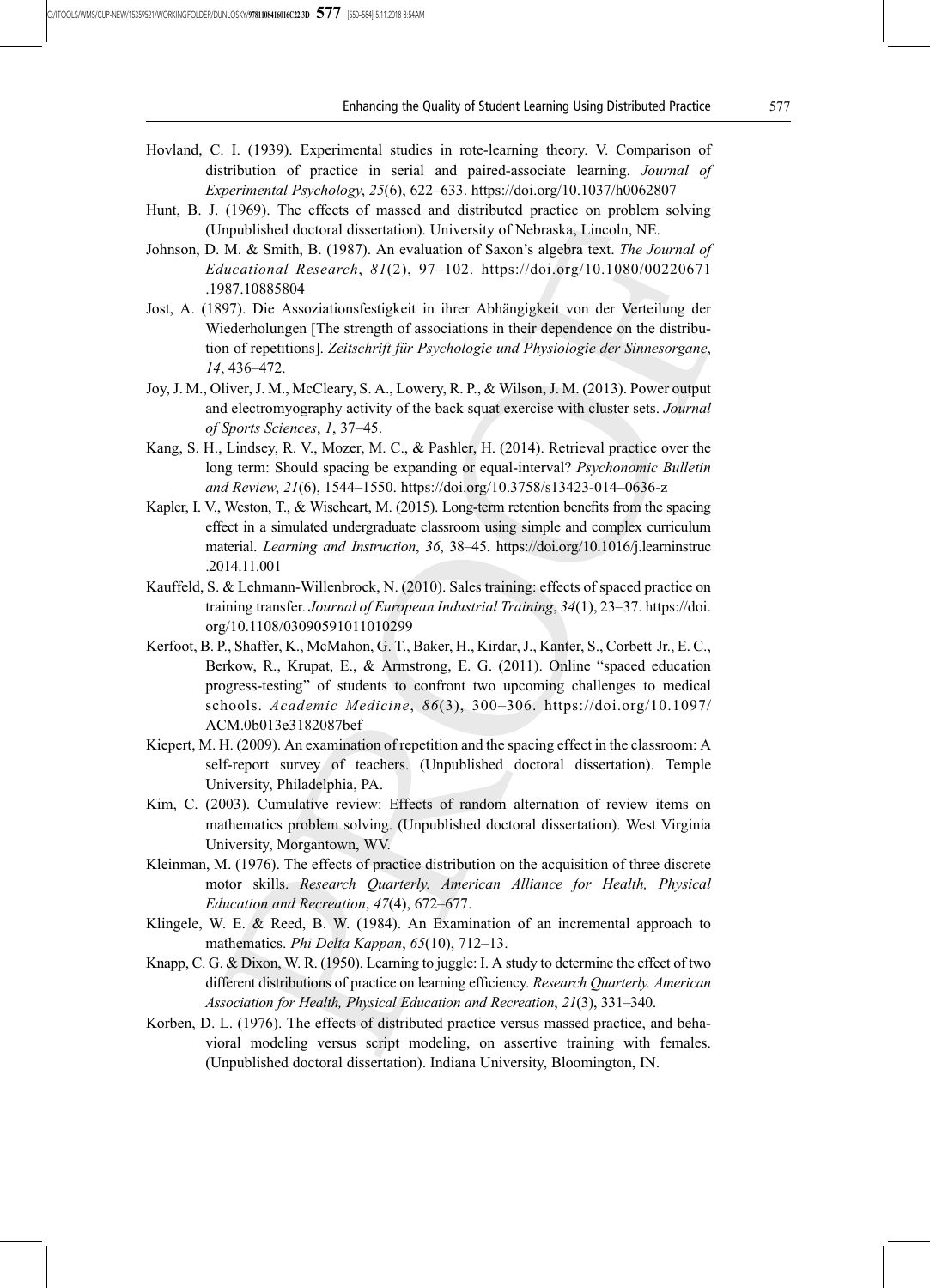- Kornell, N. (2009). Optimizing learning using flashcards: spacing is more effective than cramming. Applied Cognitive Psychology, 23(9), 1297–1317. https://doi.org/ 10.1002/acp.1537
- Kornell, N. & Bjork, R. A. (2008). Optimising self-regulated study: The benefits and costs of dropping flashcards. Memory, 16(2), 125–136. https://doi.org/10.1080/ 09658210701763899
- Kornell, N. & Bjork, R. A. (2008). Learning concepts and categories is spacing the "enemy of induction"? Psychological science, 19(6), 585–592. https://doi.org/10.1111/j.1467– 9280.2008.02127.x
- Kreutzer, A. (2014). Acute kinematic, kinetic, and hormonal responses to cluster sets in parallel back squat exercise in trained and untrained young men utilizing hypertrophic intensities. (Unpublished master's thesis). Texas Christian University, Fort Worth, TX.
- Küpper-Tetzel, C. E. (2014). Strong effects on weak theoretical grounds: Understanding the distributed practice effect. Zeitschrift für Psychologie [Journal of Psychology], 222, 71–81. https://doi.org/10.1027/2151–2604/a000168
- Küpper-Tetzel, C. E. & Erdfelder, E. (2012). Encoding, maintenance, and retrieval processes in the lag effect: A multinomial processing tree analysis. Memory, 20(1), 37–47. https://doi.org/10.1080/09658211.2011.631550
- Küpper-Tetzel, C. E., Erdfelder, E., & Dickhauser, O. (2014). The lag effect in secondary school classrooms: Enhancing students' memory for vocabulary. Instructional Science, 42(3), 373–388. https://doi.org/10.1007/s11251-013–9285-2
- Küpper-Tetzel, C. E., Kapler, I. V., & Wiseheart, M. (2014). Contracting, equal, and expanding learning schedules: The optimal distribution of learning sessions depends on retention interval. Memory and Cognition. 42(5), 729–741. https://doi.org/10.3758/ s13421-014–0394-1
- Laing, R. A. & Peterson, J. C. (1973). Assignments: Yesterday, Today, and Tomorrow Today. The Mathematics Teacher, 66(6), 508–518.
- LaRocco, A. J. (2008). An investigation of the repeated reading intervention for improving reading fluency: A doctoral dissertation. (Unpublished doctoral dissertation). University of Iowa, Iowa City, IA.
- Lashley, K. S. (1915). The acquisition of skill in archery. Papers from the Department of Marine Biology of the Carnegie Institution of Washington, 7, 105–128.
- Lawrence, D. H. (1949). Acquired distinctiveness of cues: I. Transfer between discriminations on the basis of familiarity with the stimulus. Journal of Experimental Psychology, 39(6), 770–784. https://doi.org/10.1037/h0058097
- Lawton, T. W., Cronin, J. B., & Lindsell, R. P. (2006). Effect of interrepetition rest intervals on weight training repetition power output. The Journal of Strength and Conditioning Research, 20(1), 172–176.
- Lee, T. D. & Genovese, E. D. (1988). Distribution of practice in motor skill acquisition: Learning and performance effects reconsidered. Research Quarterly for Exercise and Sport, 59(4), 277–287. https://doi.org/10.1080/02701367.1988.10609373
- Liang, R. A. (1970). Relative effects of massed and distributed scheduling of topics on homework assignments of eighth grade mathematics students. (Unpublished doctoral dissertation). Ohio State University, Columbus, OH.
- Lindsey, R., Mozer, M. C., Cepeda, N. J., & Pashler, H. (2009). Optimizing memory retention with cognitive models. In A. Howes, D. Peebles, & R. Cooper (eds.), Proceedings of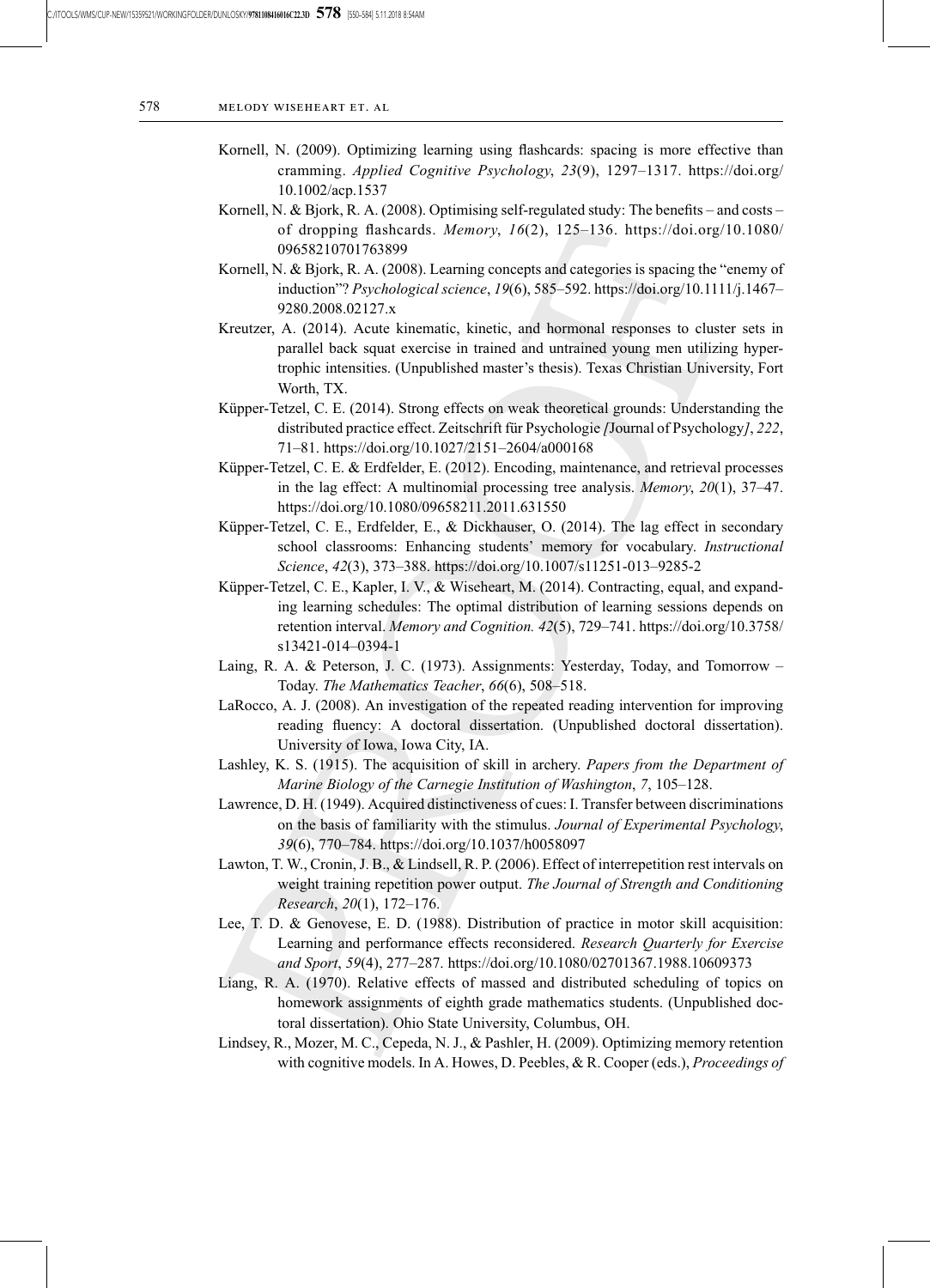the ninth international conference on cognitive modeling (ICCM). Manchester: University of Manchester.

- Lu, P. K. (1978). Three integrative models of kinetic structure in teaching astronomy. Journal of Research in Science Teaching, 15(4), 249–255. https://doi.org/10.1002/ tea.3660150403
- Lynch, G. I. S. (1971). Effects of three practice conditions on the acquisition of golf skill. (Unpublished doctoral dissertation). Texas Tech University, Lubbock, TX.
- Mackay, S., Morgan, P., Datta, V., Chang, A., & Darzi, A. (2002). Practice distribution in procedural skills training. Surgical Endoscopy, 16(6), 957–961. https://doi.org/ 10.1007/s00464-001–9132-4
- Mayfield, K. H. & Chase, P. N. (2002). The effects of cumulative practice on mathematics problem solving. Journal of Applied Behavior Analysis, 35(2), 105–123. https://doi. org/10.1901/jaba.2002.35–105
- McCabe, J. (2011). Metacognitive awareness of learning strategies in undergraduates. Memory and Cognition, 39(3), 462–476. https://doi.org/10.3758/s13421-010– 0035-2
- McGuigan, F. J. & MacCaslin, E. F. (1955). Whole and part methods in learning a perceptual motor skill. The American Journal of Psychology, 68(4), 658–661. https://doi.org/ 10.2307/1418796
- Miller, A. G. (1948). The effect of various interpolated time patterns on motor learning. (Unpublished doctoral dissertation). Boston University, Boston, MA.
- Melton, A. W. (1970). The situation with respect to the spacing of repetitions and memory. Journal of Verbal Learning and Verbal Behavior, 9(5), 596–606. https://doi.org/ 10.1016/S0022-5371(70)80107–4
- Mitchell, E. L., Lee, D. Y., Sevdalis, N., Partsafas, A. W., Landry, G. J., Liem, T. K., & Moneta, G. L. (2011). Evaluation of distributed practice schedules on retention of a newly acquired surgical skill: a randomized trial. The American Journal of Surgery, 201(1), 31–39. https://doi.org/10.1016/j.amjsurg.2010.07.040
- Moss, V. D. (1995). The efficacy of massed versus distributed practice as a function of desired learning outcomes and grade level of the student. (Unpublished doctoral dissertation). Utah State University, Logan, UT.
- Moulton, C. E., Dubrowski, A., Macrae, H., Graham, B., Grober, E., & Reznick, R. (2006). Teaching surgical skills: What kind of practice makes perfect? Annals of Surgery, 244(3), 400–409. https://doi.org/10.1097/01.sla.0000234808.85789.6a
- Mozer, M. C., Pashler, H., Cepeda, N. J., Lindsey, R., & Vul, E. (2009). Predicting the optimal spacing of study: A multiscale context model of memory. In Y. Bengio, D. Schuurmans, J. Lafferty, C. K. I. Williams, & A. Culotta (Eds.), Advances in Neural Information Systems 22. San Diego, CA: Neural Information Processing Systems Foundation.
- Murray, J. T. (1983). Spacing phenomena in human memory: A study phase retrieval interpretation. (Unpublished doctoral dissertation). University of California, Los Angeles, Los Angeles, CA.
- Murphree, T. R. (1971). Effects of massed and distributed practice upon motor learning and retention of a novel gross motor task. (Unpublished doctoral dissertation). North Texas State University, Denton, TX.
- Murphy, H. H. (1916). Distribution of practice periods in learning. Journal of Educational Psychology, 7(3), 150–162. https://doi.org/10.1037/h0074113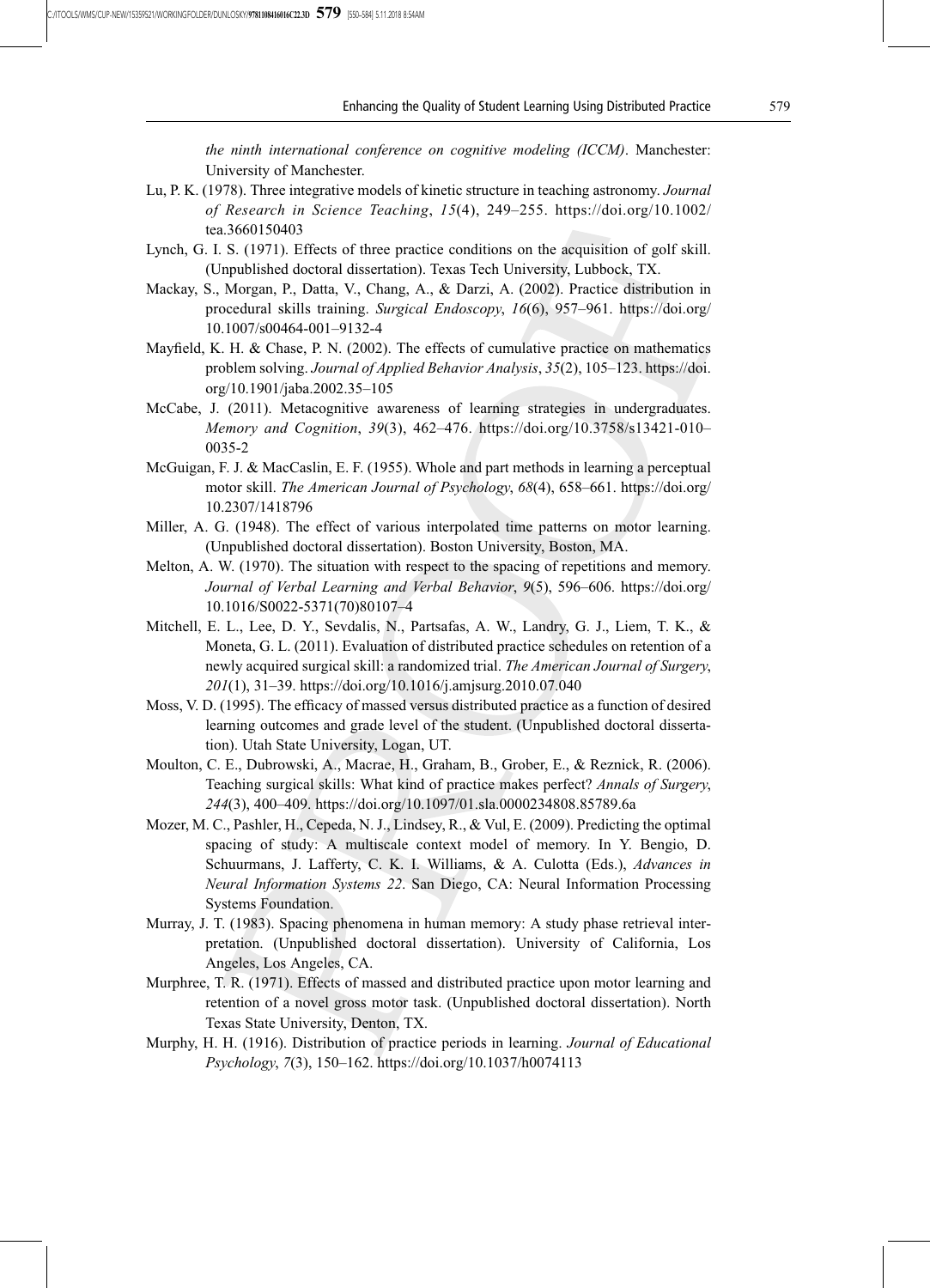- Oliver, J. M. (2012). Intra-set rest intervals in hypertrophic training: Effects on hypertrophy, strength, power, and myosin heavy chain composition (Unpublished doctoral dissertation). Texas A&M University, College Station, TX.
- Pamplona, C., Ysunza, A., Patiño, C., Ramírez, E., Drucker, M., & Mazón, J. J. (2005). Speech summer camp for treating articulation disorders in cleft palate patients. International Journal of Pediatric Otorhinolaryngology, 69(3), 351–359. https:// doi.org/10.1016/j.ijporl.2004.10.012
- Pashler, H., Bain, P. M., Bottge, B. A., Graesser, A., Koedinger, K., McDaniel, M., & Metcalfe, J. (2007). Organizing instruction and study to improve student learning (NCER 2007–2004). Washington, DC: National Center for Education Research, Institute of Education Sciences, and US Department of Education. http://ncer.ed. gov.
- Peterson, J. C. (1971). Four organizational patterns for assigning mathematics homework. School Science and Mathematics, 71(7), 592–596. https://doi.org/10.1111/j.1949– 8594.1971.tb13760.x
- Peterson, L. R., Wampler, R., Kirkpatrick, M., & Saltzman, D. (1963). Effect of spacing presentations on retention of a paired associate over short intervals. Journal of Experimental Psychology, 66(2), 206–209. https://doi.org/10.1037/h0046694
- Raaijmakers, J. G. (2003). Spacing and repetition effects in human memory: Application of the SAM model. Cognitive Science, 27(3), 431–452. https://doi.org/10.1207/ s15516709cog2703\_5
- Rasch, B. & Born, J. (2013). About sleep's role in memory. Physiological Reviews, 93(2), 681–766. https://doi.org/10.1152/physrev.00032.2012
- Rawson, K. A. & Kintsch, W. (2005). Rereading effects depend on time of test. Journal of Educational Psychology, 97(1), 70–80. https://doi.org/10.1037/0022–0663.97.1.70
- Rea, C. P. & Modigliani, V. (1987). The spacing effect in 4-to 9-year-old children. Memory and Cognition, 15(5), 436–443. https://doi.org/10.3758/BF03197733
- Revak, M. (1997). Distributed practice: More bang for your homework buck. Florida Journal of Educational Research, 37(1), 36–48.
- Reynolds, J. H. & Glaser, R. (1964). Effects of repetition and spaced review upon retention of a complex learning task. Journal of Educational Psychology, 55(5), 297–308. https://doi.org/10.1037/h0040734
- Riches, N. G., Tomasello, M., & Conti-Ramsden, G. (2005). Verb learning in children with SLI: Frequency and spacing effects. Journal of Speech, Language, and Hearing Research, 48(6), 1397–1411. https://doi.org/10.1044/1092–4388(2005/097)
- Robinson, E. S. (1921). The relative efficiencies of distributed and concentrated study in memorizing. Journal of Experimental Psychology, 4(5), 327–343. https://doi.org/ 10.1037/h0073490
- Rogers, D. (2004). Evaluating spacing of practice effects on the learning of shortcut keys (Unpublished master's thesis). San Jose State University, San Jose, CA.
- Rohrer, D. & Taylor, K. (2006). The effects of overlearning and distributed practise on the retention of mathematics knowledge. Applied Cognitive Psychology, 20, 1209– 1224. https://doi.org/10.1002/acp.1266
	- (2007). The shuffling of mathematics problems improves learning. Instructional Science, 35(6), 481–498. https://doi.org/10.1007/s11251-007–9015-8
- Rovee-Collier, C., Evancio, S., & Earley, L. A. (1995). The time window hypothesis: Spacing effects. Infant Behavior and Development, 18(1), 69–78. https://doi.org/10.1016/ 0163–6383(95)90008-X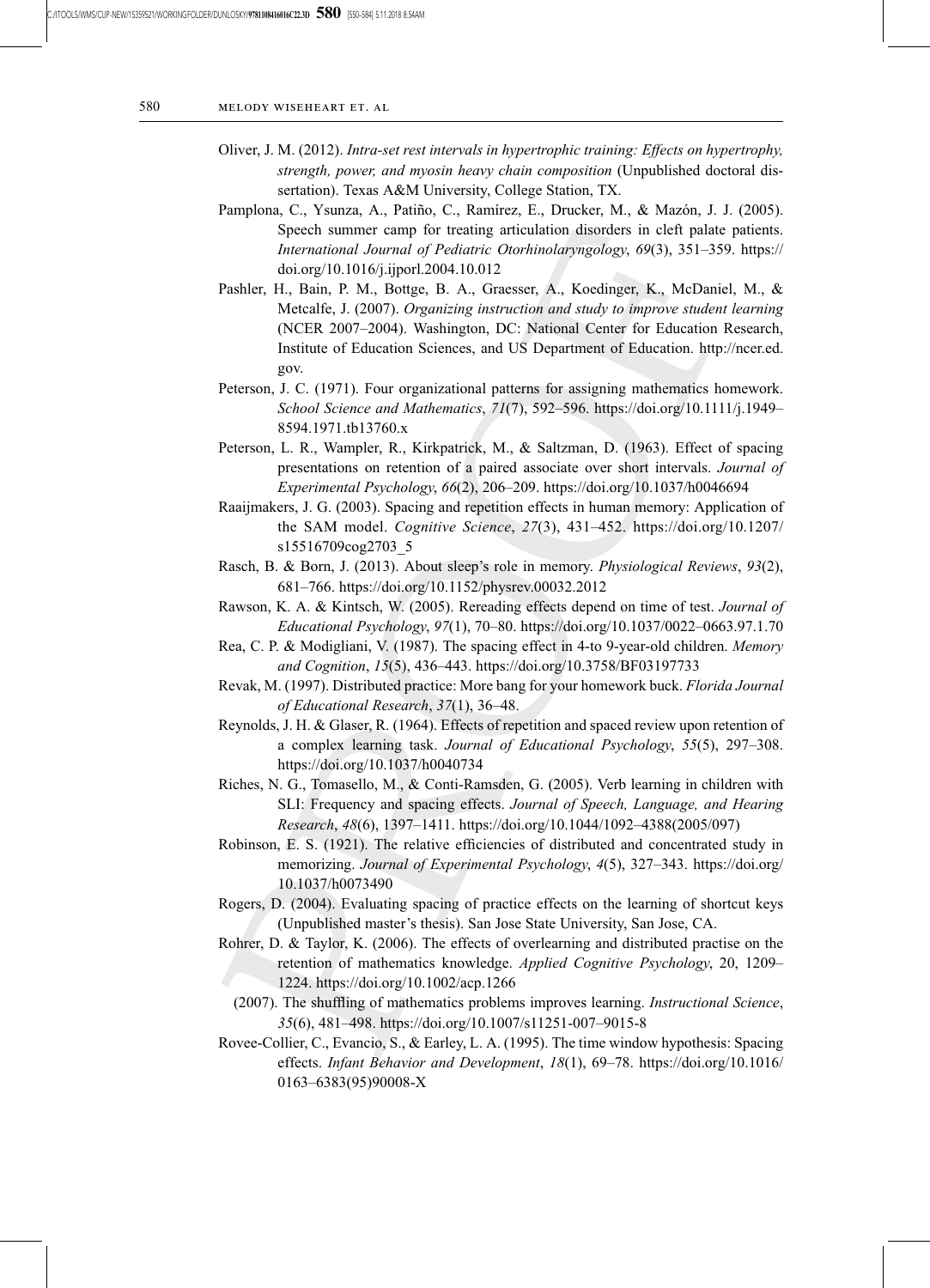- Rowe, M. K. & Craske, M. G. (1998). Effects of an expanding-spaced vs massed exposure schedule on fear reduction and return of fear. Behaviour Research and Therapy, 36 (7–8), 701–717. https://doi.org/10.1016/S0005-7967(97)10016-X
- Rubin-Rabson, G. (1940). Studies in the psychology of memorizing piano music: II. A comparison of massed and distributed practice. Journal of Educational Psychology, 31(4), 270–284. https://doi.org/10.1037/h0061174
- Ruch, T. C. (1928). Factors influencing the relative economy of massed and distributed practice in learning. Psychological Review, 35(1), 19–45. https://doi.org/10.1037/ h0074423
- Saxon, J. (1982). Incremental development: A breakthrough in mathematics. The Phi Delta Kappan, 63(7), 482–484.
- Seabrook, R., Brown, G. D. A., & Solity, J. E. (2005). Distributed and massed practice: From laboratory to classroom. Applied Cognitive Psychology, 19(1), 107–122. https://doi. org/10.1002/acp.1066
- Scheel, M. H. (2007). Massing practice increases rate and errors on a virtual water jar task. (Unpublished doctoral dissertation). University of Nevada, Reno, Reno, NV.
- Schendel, J. D. & Hagman, J. D. (1980). On sustaining procedural skills over prolonged retention intervals (Research Report No. 1298). Alexandria, VA: Army Research Institution for the Behavioral and Social Sciences. (Accession No. AD-A120 758)
- Scott, M. G. (1954). Learning rate of beginning swimmers. Research Quarterly. American Association for Health, Physical Education and Recreation, 25(1), 91–99.
- Shea, C. H., Lai, Q., Black, C., & Park, J. H. (2000). Spacing practice sessions across days benefits the learning of motor skills. Human Movement Science, 19(5), 737–760. https://doi.org/10.1016/S0167-9457(00)00021-X
- Simmons, A. (2012). Distributed practice and procedural memory consolidation in musicians' skill learning. Journal of Research in Music Education, 59(4), 357–368. https://doi. org/10.1177/0022429411424798
- Simone, P. M., Bell, M. C., & Cepeda, N. J. (2013). Diminished but not forgotten: Effects of aging on magnitude of spacing effect benefits. The Journals of Gerontology Series B: Psychological Sciences and Social Sciences, 68(5), 674–680. https://doi.org/ 10.1093/geronb/gbs096
- Singer, R. N. (1965). Massed and distributed practice effects on the acquisition and retention of a novel basketball skill. Research Quarterly. American Association for Health, Physical Education and Recreation, 36(1), 68–77.
- Smith, S. M. & Rothkopf, E. Z. (1984). Contextual enrichment and distribution of practice in the classroom. Cognition and Instruction, 1(3), 341–358. https://doi.org/10.1207/ s1532690xci0103\_4
- Sobel, H. S., Cepeda, N. J., & Kapler, I. V. (2011). Spacing effects in real-world classroom vocabulary learning. Applied Cognitive Psychology, 25(5), 763–767. https://doi. org/10.1002/acp.1747
- Son, L. K. & Simon, D. A. (2012). Distributed learning: Data, metacognition, and educational implications. Educational Psychology Review, 24(3), 379–399. https://doi.org/ 10.1007/s10648-012–9206-y
- Spruit, E. N., Band, G. P., & Hamming, J. F. (2015). Increasing efficiency of surgical training: effects of spacing practice on skill acquisition and retention in laparoscopy training. Surgical Endoscopy, 29(8), 2235–2243. https://doi.org/10.1007/s00464-014–3931-x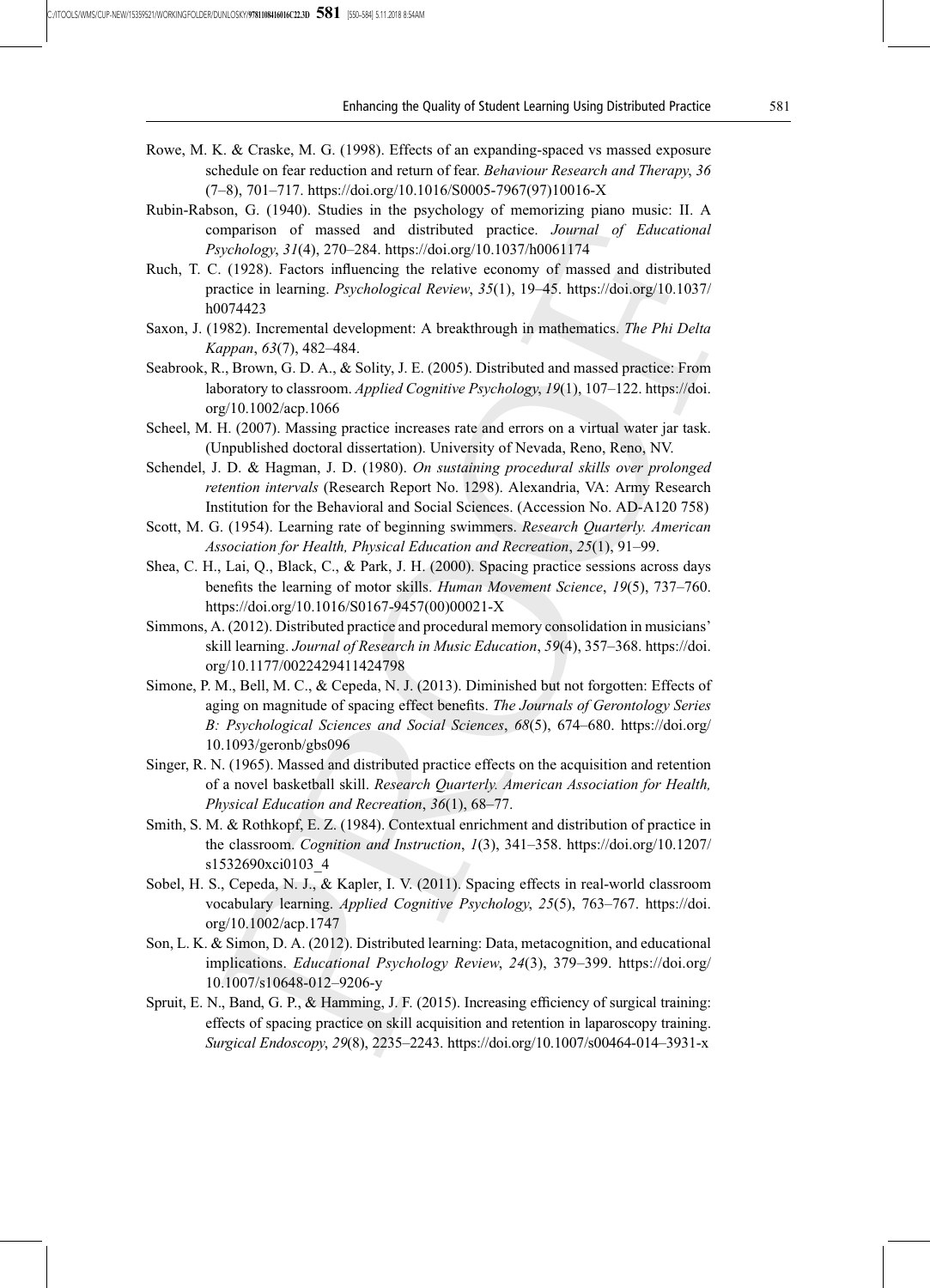- Thios, S. J., & D'Agostino, P. R. (1976). Effects of repetition as a function of study-phase retrieval. Journal of Verbal Learning and Verbal Behavior, 15(5), 529–536. https:// doi.org/10.1016/0022–5371(76)90047–5
- Tobias, J. V. (1976). Massed versus distributed practice in learned improvement of speech intelligibility (Report No. FAA-AM-76–3). Oklahoma City, OK: FAA Civil Aeromedical Institute, Office of Aviation Medicine, Federal Aviation Administration.
- Toppino, T. C., Kasserman, J. E., & Mracek, W. A. (1991). The effect of spacing repetitions on the recognition memory of young children and adults. Journal of Experimental Child Psychology, 51(1), 123–138. https://doi.org/10.1016/0022–0965(91)90079–8
- Tran, O. T. K. (2007). Promoting social and emotional learning in schools: An investigation of massed versus distributed practice schedules and social validity of the Strong Kids curriculum in late elementary aged students. (Unpublished doctoral dissertation). University of Oregon, Eugene, OR.
- Ukrainetz, T. A., Ross, C. L., & Harm, H. M. (2009). An investigation of treatment scheduling for phonemic awareness with kindergartners who are at risk for reading difficulties. Language, Speech, and Hearing Services in Schools, 40(1), 86–100. https://doi.org/ 10.1044/0161–1461(2008/07–0077)
- Urwiller, S. L. (1971). A comparative study of achievement, retention, and attitude toward mathematics between students using spiral homework assignments and students using traditional homework assignments in second year algebra. (Unpublished doctoral dissertation). University of Nebraska-Lincoln, Lincoln, NE.
- Vash, C. L. (1989). Comment on Dempster. American Psychologist, 44(12), 1547. https://doi. org/10.1037/0003-066X.44.12.1547.a
- Verdaasdonk, E. G. G., Stassen, L. P. S., Van Wijk, R. P. J., & Dankelman, J. (2007). The influence of different training schedules on the learning of psychomotor skills for endoscopic surgery. Surgical Endoscopy, 21(2), 214-219. https://doi.org/10.1007/ s00464-005–0852-8
- Verkoeijen, P. P. J. L., Rikers, R. M. J. P., & Ozsoy, B. (2008). Distributed rereading can hurt the spacing effect in text memory. Applied Cognitive Psychology, 22(5), 685–695. https://doi.org/10.1002/acp.1388
- Vlach, H. A. (2014). The spacing effect in children's generalization of knowledge: allowing children time to forget promotes their ability to learn. Child Development Perspectives, 8(3), 163–168. https://doi.org/10.1111/cdep.12079
- Vlach, H. A. & Sandhofer, C. M. (2012). Distributing learning over time: The spacing effect in children's acquisition and generalization of science concepts. Child Development, 83(4), 1137–1144. https://doi.org/10.1111/j.1467–8624.2012.01781.x
- Weaver, J. R. (1976). The relative effects of massed versus distributed practice upon the learning and retention of eighth grade mathematics. (Unpublished doctoral dissertation). University of Oklahoma, Norman, OK.
- Webb, C. L. (2011). Schedule distribution and motor learning guided treatment with childhood apraxia of speech. (Unpublished master's thesis). East Carolina University, Greenville, NC.
- Willardson, J. M. & Burkett, L. N. (2006). The effect of rest interval length on the sustainability of squat and bench press repetitions. Journal of Strength and Conditioning Research, 20(2), 400–403.
- Wineland, J. N. & Stephens, L. (1995). Effects of spiral testing and review on retention and mathematical achievement for below-average eighth-and ninth-grade students.